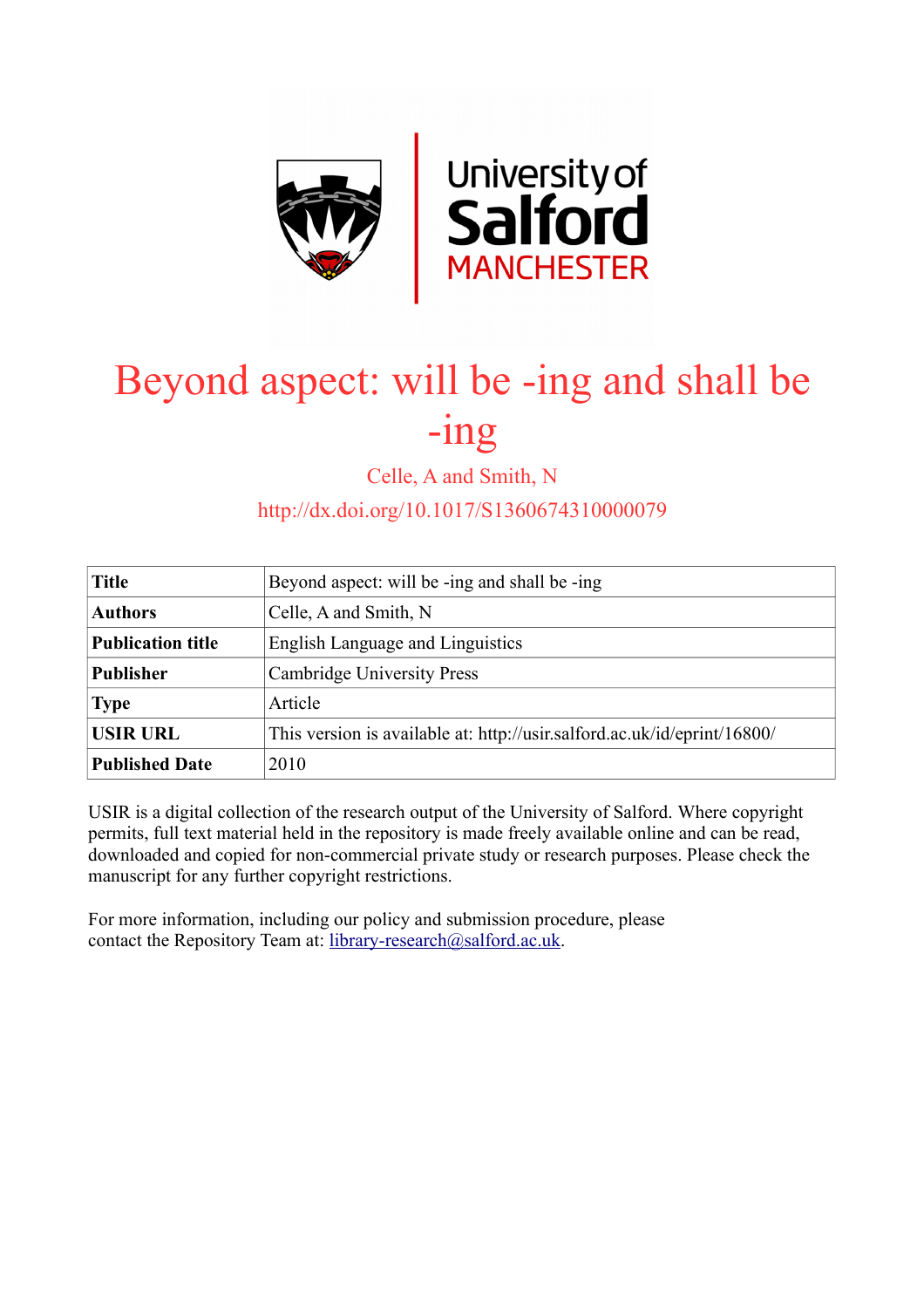### **Beyond aspect:** *will be -ing* **and** *shall be -ing***<sup>1</sup>** <sup>1</sup>

| 2<br>$\mathcal{E}$ | AGNÈS CELLE<br>Université Paris-Diderot, CLILLAC-ARP |
|--------------------|------------------------------------------------------|
| 4                  | and                                                  |
| 5                  | NICHOLAS SMITH                                       |
| 6                  | University of Salford                                |
|                    | (Received 25 April 2008; revised 11 February 2010)   |

This article discusses the synchronic status and diachronic development of *will be -ing* and *shall be -ing* (as in *I'll be leaving at noon*).2 Although available since at least Middle English, the constructions did not establish a significant foothold in standard English until the twentieth century. Both types are also more prevalent in British English (BrE) than

American English (AmE). We argue that in present-day usage *will/shall be -ing* are aspectually underspecified: instances that clearly construe a situation as future-in-progress are in the minority. Similarly, although volition-neutrality has been identified as a key feature of *will/shall be -ing*, it is important to take account of other, generally richer meanings and associations, notably 'future-as-matter-of-course' (Leech 2004), 'already-decided future' (Huddleston & Pullum et al. 2002) and non-agentivity. Like volition-neutrality, these characteristics appear to be relevant not only in contemporary use, but also in their historical expansion. We show that the construction has evolved from progressive aspect towards more subjectivised evidential meaning. 12 13 14 15 16 17 18 19 20 21

#### 22 1 Introduction

 *Will be -ing* and *shall be -ing* are among the least discussed expressions in English to refer to the future. The few studies that address these constructions tend to focus on synchronic usage, primarily their alleged status as exceptional uses of the progressive (see e.g. Leech 2004; Huddleston & Pullum et al. 2002; Williams 2002). On their diachronic development, we find a few brief remarks on the timing of the historical emergence of *will be -ing* and *shall be -ing*. According to Mustanoja (1960: 591) and Strang (1970: 208), both patterns have been attested since at least Middle English, while Visser (1963–73: 2412) dates them even earlier. The only attempt we are aware of to hypothesise *how* these constructions emerged is a short section in Samuels (1972).

<sup>&</sup>lt;sup>1</sup> For comments on earlier versions of this article, we would like to thank the two anonymous reviewers, as well as Cristiano Broccias, Mark Davies, Sebastian Hoffmann, Geoffrey Leech, Patricia Ronan and audiences at the ESSE8 seminar on 'What future for the future tense in English?' (30 August 2006) and a research seminar at the University of Manchester (22 April 2008).

<sup>2</sup> In the present article, *'ll* is treated as the contraction of *will*. Historically, *'ll* probably derives from a weakened form of *will* (see Barber 1964: 134, and section 5.2.1).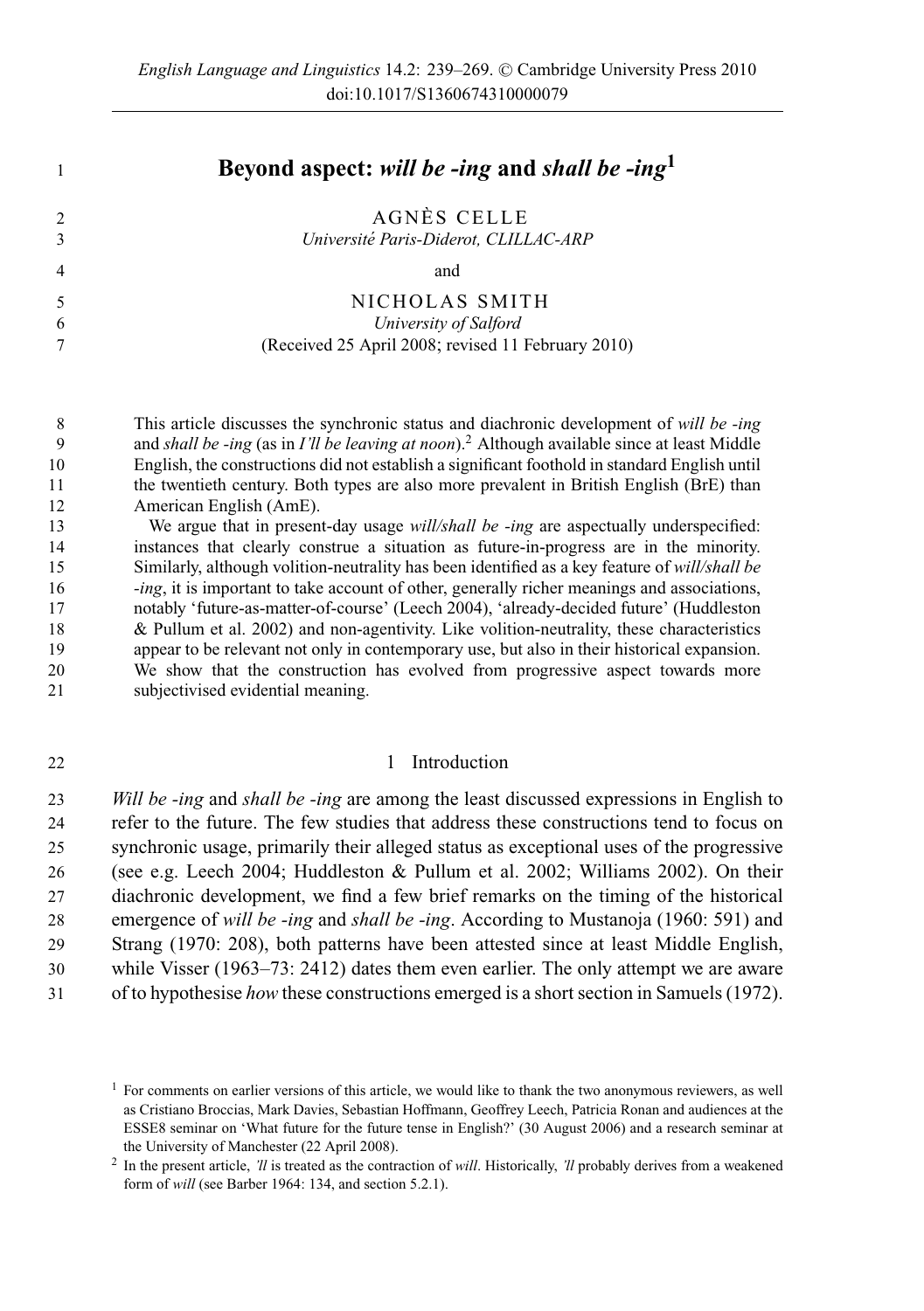We suggest that *will be -ing* and *shall be -ing* merit closer scrutiny. Firstly, the variant with *will* is in fact encountered in a variety of discourse types in Present-Day English. Following are some typical examples found in contemporary usage:

- 
- (1) This store *will be closing* in 5 minutes.
- (A standard announcement in UK stores at around 5.25 pm).
- (2) This train *will be calling* at Preston, Chorley, . . .
- (automated announcement, Transpennine Express trains, UK, 2005-present).
- (3) In a few hours' time President Bush *will be giving* his State of the Union Address. (BBC Newsnight, 20/1/2004).
- (4) *Will* you *be needing* the OHP? (asked of a speaker before giving a conference paper)
- (5) Your car *will be waiting* for you when you arrive.
- 43 (6)  $BCNU$  (= Mobile phone texting abbreviation for 'Be seeing you')

 Corpus data, moreover, confirm that in recent times there have been significant frequency developments in standard English. *Will be -ing*, especially, has raised its profile among future expressions during the last century. *Shall be -ing*, too, seems to have grown in use at around the same time, though to a lesser extent.

 Furthermore, we find that this is one part of the progressive paradigm where there is clear regional divergence between standard BrE and standard AmE. *Will be -ing* is markedly more popular in BrE. This could be one reason why it has not been commented on much by American linguists.

 The main area in which *shall be -ing* and*will be -ing* have been previously discussed – and in which we would like to advance the debate – is that of meaning. It has been argued that certain instances of these constructions are characterised by a meaning that is not aspectual, or at least not progressive. Whereas (5) above is clearly progressive, examples such as (1) and (2) would be deemed 'progressive in form but non-progressive in meaning' by Wekker (1976: 116), as not indicating duration by Palmer (1990: 151), as 'perfective' by Huddleston & Pullum et al. (2002: 172) and as applying 'to a single happening viewed in its entirety' by Leech (2004: 67). In other words, the prototypical features of progressive aspectual meaning, or 'progressivity',<sup>3</sup> such as ongoingness 61 and duration are alleged to be absent.<sup>4</sup> A less popular view is that cases such as (1) and (2) can still be construed as in progress, albeit in an extended sense (see Hirtle 1967 and Williams 2002).

 It is sometimes contended that *shall be -ing* and *will be -ing* imply further meaning, beyond the notion of aspect. According to Hirtle (1967) and Leech (2004), for instance, 66 the realisation of the future situation is construed as 'a matter of course', Huddleston  $\&$  Pullum et al. (2002) speak in terms of the future as 'already decided', whereas Samuels (1972) and Gachelin (1997) deem it 'pure' or 'colourless' future (see also Declerck, this issue). These accounts share a common thread: the idea that the future situation

 $3\,$  We borrow this term from Comrie (1976), to distinguish the meaning of the construction from its form.

 For some commentators (e.g. Adamczewski & Delmas 1982) cases such as this provide compelling evidence that 'progressive' is a misnomer for the *be* + *-ing* construction. It is because of this controversy, and potential confusability of form and function, that we refer to the constructions as *shall be -ing* and *will be -ing* rather than *will*/*shall* + the progressive.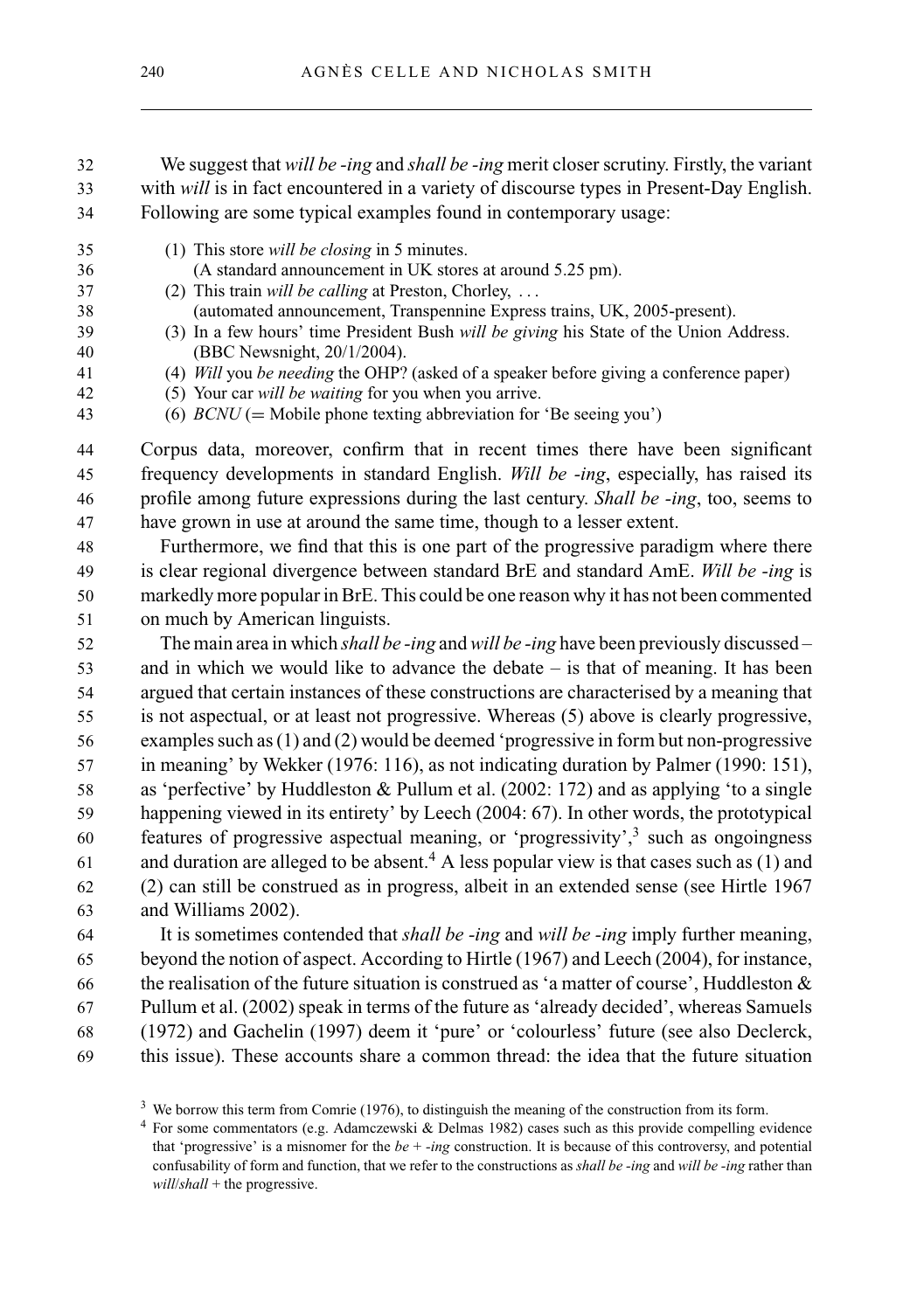'will come to pass without the interference or the volition of anyone concerned' (Leech 2004: 67). However, the characterisations involve subtle differences, which need to be

- elucidated and assessed against a body of authentic data.
- Thus our article is concerned with the following questions:
- (a) How frequent are *shall be -ing* and *will be -ing* in absolute terms, and in comparison to other constructions referring to the future? How frequent are they across different genres or text types? How do BrE and AmE compare in these respects?
- (b) How can we characterise the synchronic meaning of *shall be -ing* and *will be -ing* in terms of aspect, and other implied meanings? Can we resolve the apparent anomaly of two aspectual values (namely, progressive and non-progressive) expressed by a single construction?
- (c) What selectional preferences and constraints are there on the two constructions, in terms of, for example, subject selection, choice of lexical verb, and combinability with the passive?
- (d) What, if anything, is the connection between the meanings, in synchronic and diachronic terms?
- (e) What evidence do we have regarding the historical spread in use of *will/shall be -ing*?
- Our study is corpus-based, embracing a range of corpora and privately collected examples from the twentieth century and earlier. Due to a paucity of examples before 1900, our comments on historical developments are necessarily speculative.

 Although other modal auxiliaries can combine with *be -ing* to refer to future situations (e.g. *She may be leaving tomorrow*), we do not focus on these constructions. Nor, for reasons of space, do we discuss the related *be going to* + *be -ing* form. These patterns are, however, implicitly dealt with in some general remarks we make about the effect of combining modals with *be -ing*.

2 Data and methodology

 Our analyses are both qualitative and quantitative. Most of the synchronic discussion is based on qualitative analysis of privately collected examples and corpus data. For the historical part, we focus on two primary sets of corpus data:

- (a) The ARCHER corpus, version 3.1, consisting of 1.7 million words of English from 1650 (the end of the early modern period) to 1990, sampled in fifty-year subperiods (cf. Biber et al. 1994). ARCHER contains a variety of written and spoken (or speech-like) genres: journals, letters, fiction, news reportage, medicine, science, drama and sermons. BrE is included in all subperiods, and AmE for 1750–99, 1850–99 and 1950–90 only.
- (b) The 'Brown family' of corpora: a set of matching one-million-word corpora of written BrE and AmE sampling the years 1961 (the LOB and Brown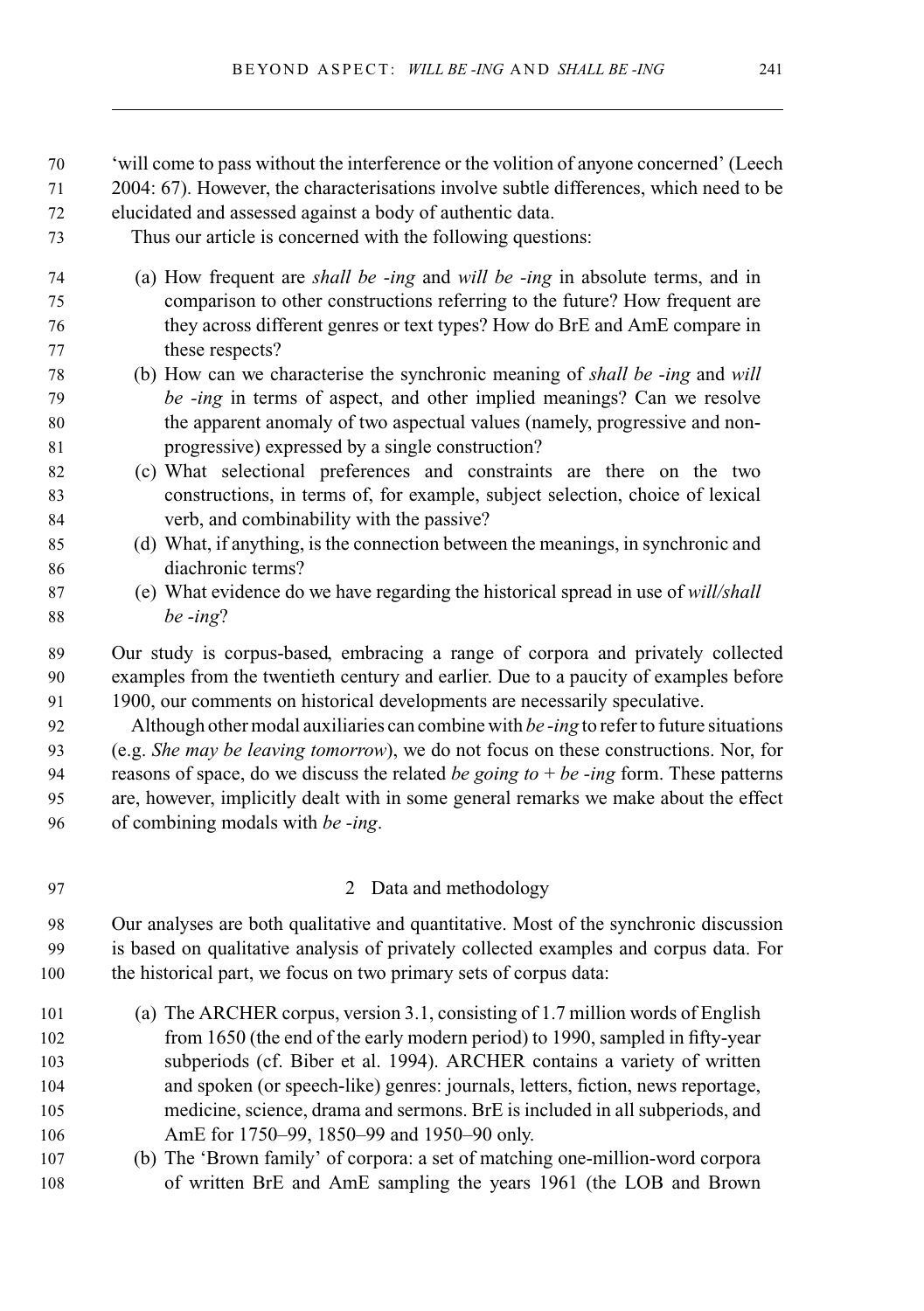| 109 | corpora) and 1991/92 (the F-LOB and Frown corpora), with a recently                            |
|-----|------------------------------------------------------------------------------------------------|
| 110 | added corpus of BrE sampling texts from $1931$ ( $\pm$ three years: the B-LOB                  |
| 111 | corpus). Each corpus is modelled on the design of the original Brown corpus                    |
| 112 | (Francis 1965), containing four broad genre categories: Press, General prose,                  |
| 113 | Learned/Academic and Fiction.                                                                  |
| 114 | Evidence of contemporary usage is also drawn from the 100-million-word British                 |
| 115 | National Corpus (BNC), which samples BrE predominantly from the 1980s and early                |
| 116 | 1990s, and a variety of privately collected examples.                                          |
| 117 | To retrieve occurrences of shall be -ing and will be -ing, we used the CQP software            |
| 118 | (Christ 1994) on grammatically tagged versions of the corpora. <sup>5</sup> With its advanced  |
| 119 | query syntax, CQP allows the specification of variable patterns between the modal, be          |
| 120 | and -ing, such as noun phrases, negatives and adverbials:                                      |
| 121 | (7) Will the master be having his too, m'am? (B-LOB P16)                                       |
| 122 | (8)  we regret that she will not be personally appearing in Richard II.                        |
| 123 | (ARCHER 1952whit.f8b)                                                                          |
| 124 | All the examples retrieved were hand-edited to remove false positives. <sup>6</sup>            |
| 125 | In quantifying use of shall be -ing and will be -ing, our main method has been to              |
| 126 | normalise their absolute frequencies to a text span of one million words, to facilitate        |
| 127 | comparisons across genres and corpora of different sizes. In addition, to confirm the          |
| 128 | growth of will be -ing in recent BrE, we have assessed its frequency relative to that of       |
| 129 | other expressions of future time, notably $will$ + bare infinitive, $shall$ + bare infinitive, |
| 130 | be going to and the futurate use of the present progressive. All changes have been             |
| 131 | measured for statistical significance, using the Log Likelihood test.                          |
|     |                                                                                                |
| 132 | General observations on frequency<br>3                                                         |
| 133 | 3.1<br>Will be -ing in BrE and AmE                                                             |
| 134 | According to ARCHER, despite being available for several centuries, will be -ing did           |
| 135 | not significantly expand in use in BrE and AmE until the twentieth century (table 1).          |
| 136 | By contrast, overall use of the progressive construction in ARCHER accelerated                 |
| 137 | significantly in each century from 1700 onwards, according to figures in Hundt (2004:          |
| 138 | 69; cf. table A1). Similarly, in a corpus of nineteenth-century BrE, Smitterberg (2005)        |
| 139 | finds a substantial increase in frequency of the progressive construction as a whole, but      |
| 140 | a low and declining frequency of <i>will be -ing</i> (2005: 136).                              |
|     |                                                                                                |
|     |                                                                                                |

Grammatical tagging was carried out automatically with the CLAWS4 software: see Garside & Smith (1997).

 The searches run on ARCHER also took account of variant spellings within the patterns *shall be -ing* and *will be -ing*, e.g. *'ll*, *uuill*, *vil*, *vvil*, *vvill*, *wil*, *wille*, *will'st*, *will't*, using a list of spelling variants in EModE compiled by Dawn Archer. However, no examples containing variants other than *'ll* were found. The recall of our query is likely to be diminished slightly by its failure to pick up examples containing embedded phrases and clauses; a fabricated example would be *John will, for the rest of the time he is staying with us, be going to bed early*.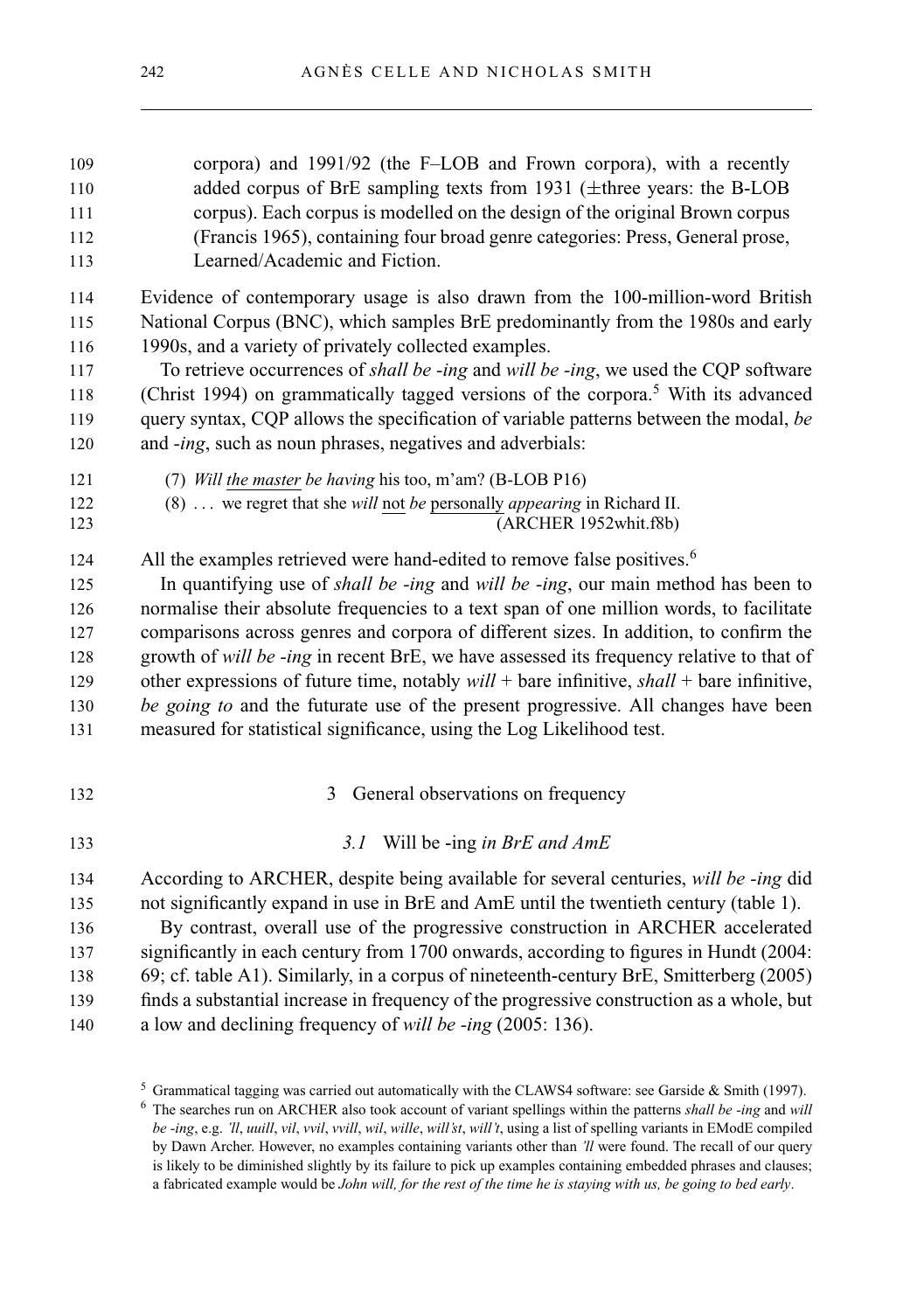|             |           | BrE              |           | AmE <sup>a</sup> |
|-------------|-----------|------------------|-----------|------------------|
| Period      | Frequency | Pmw <sup>b</sup> | Frequency | Pmw              |
| 1650–99     | 4         | 22               | No data   |                  |
| 1700-49     |           | 6                | No data   |                  |
| 1750-99     | $_{0}$    | 0                |           | 6                |
| 1800-49     | 4         | 22               | No data   |                  |
| 1850-99     |           | 6                | 0         |                  |
| 1900-49     | 6         | 34               | No data   |                  |
| $1950 - 90$ | 16        | 90               | 10        | 56               |
| Overall     | 32        | 26               | 11        | 21               |

| Table 1. Will be -ing in BrE and AmE, |  |
|---------------------------------------|--|
| 1650–1990: ARCHER data                |  |

aARCHER currently has AmE data for the periods 1750–99, 1850–99 and 1950–90 only b'pmw' indicates frequency per million words



Figure 1. *Will be -ing* in twentieth-century written BrE and AmE (Brown family corpora): frequencies pmw (raw figures in table A2) $\hat{7}$ 

141 That the expansion of the construction is a comparatively recent development 142 is further supported by the Brown family corpora of twentieth-century English 143 (figure 1).

<sup>7</sup> Compilation of a comparable corpus of AmE c.1931 is underway, but not yet available for general research use.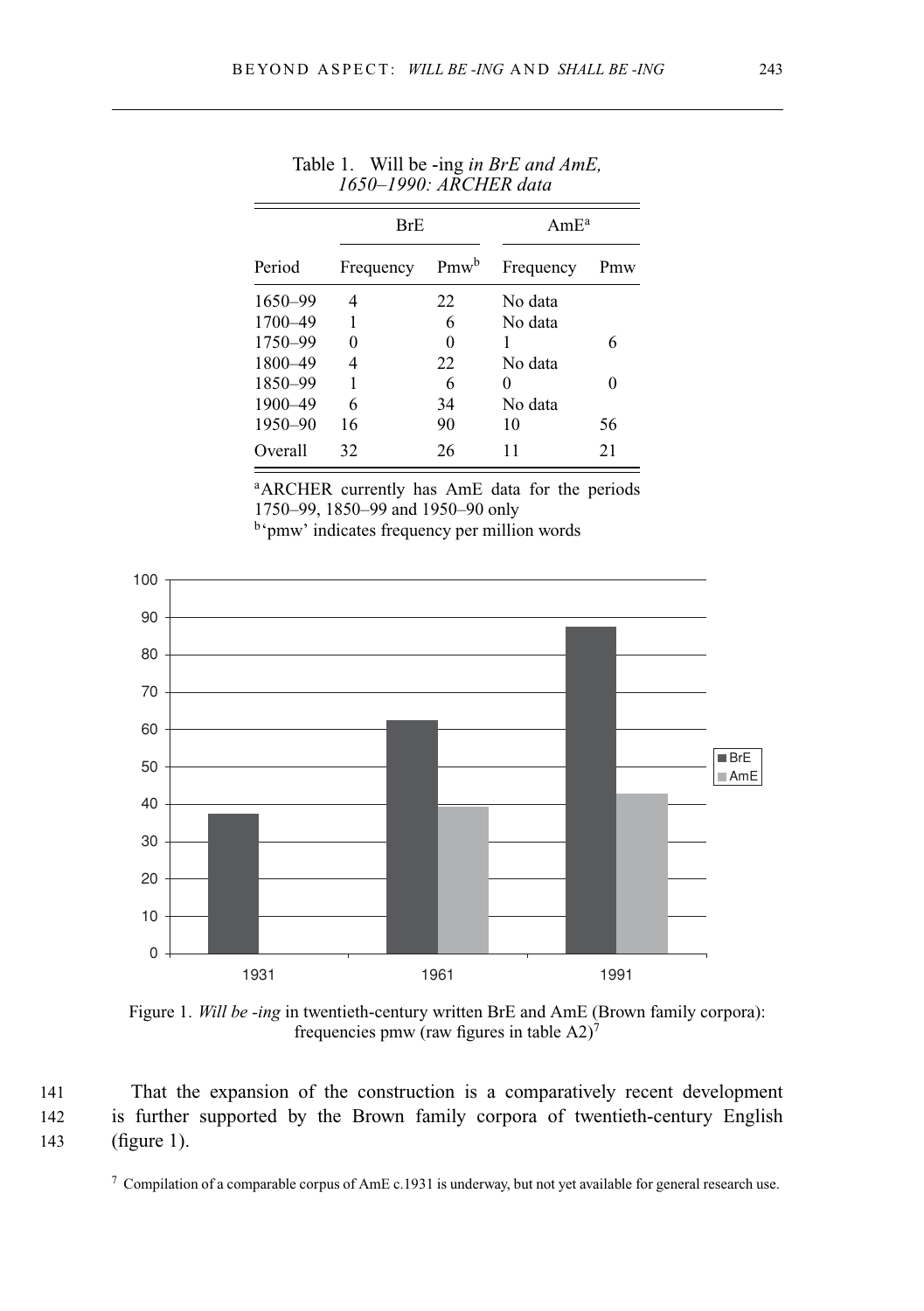|         | <b>BrE</b> |     | AmE       |     |
|---------|------------|-----|-----------|-----|
| Period  | Frequency  | Pmw | Frequency | Pmw |
| 1650-99 | 1          | 6   | No data   |     |
| 1700-49 | 1          | 6   | No data   |     |
| 1750-99 | 0          | 0   | 0         |     |
| 1800-49 | 0          | 0   | No data   |     |
| 1850-99 |            | 6   | 0         |     |
| 1900–49 | 2          | 11  | No data   |     |
| 1950-90 | 3          | 17  |           | 6   |
| Overall | 8          | 6   |           |     |

Table 2. Shall be -ing *in British English, 1650–1990: ARCHER data*

 The latter dataset also highlights, more clearly than ARCHER, a significant level of regional divergence between AmE and BrE, which appears to widen as the century progresses. While use of the progressive overall continues to increase in both varieties (cf. Mair and Hundt, 1995; Smith, 2002), the growth of *will be -ing* is significant in BrE only. We discuss the question of contact in the spread of *will be -ing* in 5.2.2.

#### *3.2* Shall be -ing *in BrE and AmE*

 *Shall be -ing*, in contrast, never seems to have enjoyed much popularity. From its sparse appearances in ARCHER, it is just about possible to discern a slight growth in BrE: one occurrence per century, until the twentieth century, in which there are five occurrences (table 2). This nevertheless represents a small fraction of the frequency of *will be -ing*. In the AmE portion of ARCHER, a single occurrence of *shall be -ing* is found, in the second half of the twentieth century.

 A similarly sporadic usage rate is found in the Brown family of one-million-word corpora. At just one, seven and five occurrences respectively in 1931, 1961 and 1991, *shall be -ing* in BrE seems to have reached its peak. In AmE the frequency again trails some way behind: *shall be -ing* appears once in 1961, and likewise in 1991.

#### *3.3* Shall/will be -ing *and other future time constructions in BrE: a brief quantitative comparison*

 We now consider the frequency of *shall/will be -ing* relative to other expressions of future time: *will* + bare infinitive, *shall* + bare infinitive, *be going to* (e.g. *I'm going to leave)*, *be to* (e.g. *I am to leave at 4*), the futurate use of the present progressive (e.g. *I'm leaving at 4*).<sup>8</sup> The survey here is mainly limited to late twentieth-century BrE (see table 3).

 For lack of space we have not analysed the so-called 'futurate' use of the simple present (e.g. *The train leaves tomorrow*).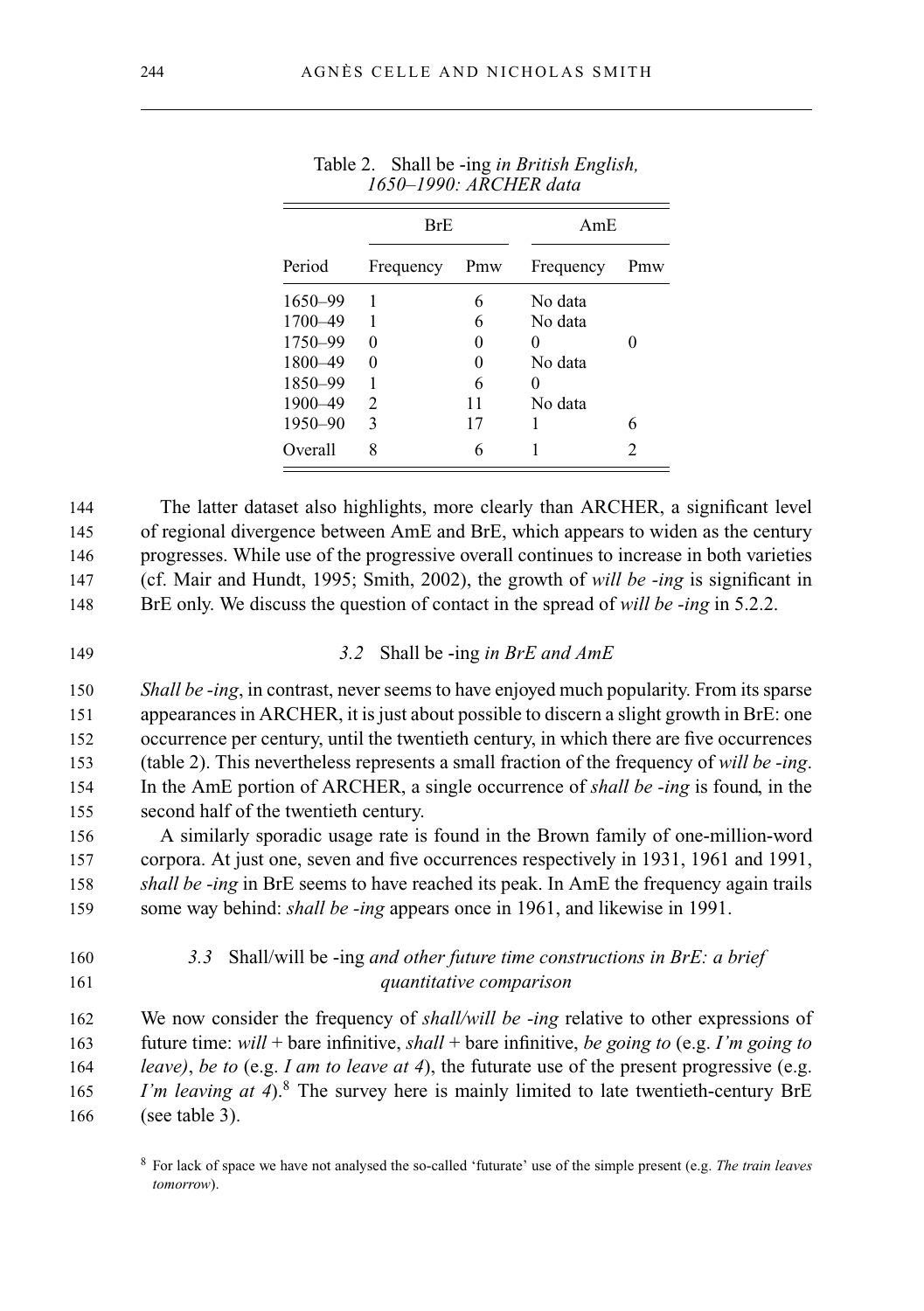|                       | LOB (1961)       |                                                     | F-LOB (1991)       |                                               |              |  |
|-----------------------|------------------|-----------------------------------------------------|--------------------|-----------------------------------------------|--------------|--|
| construction          | raw<br>frequency | proportion of<br>future expressions raw<br>surveyed | frequency surveyed | proportion of<br>future expressions change in | proportion   |  |
| will be -ing          | 63               | $1.7\%$                                             | 89                 | $2.6\%$                                       | ** $+53.3\%$ |  |
| shall be -ing         | 7                | $0.2\%$                                             | 5                  | $0.1\%$                                       | $-21.6%$     |  |
| $will + bare infin.$  | 2756             | 75.6%                                               | 2631               | 79.6%                                         | $+5.3\%$     |  |
| $shall + bare$ infin. | 355              | 9.9%                                                | <b>200</b>         | $6.2\%$                                       | ** $-38.2\%$ |  |
| be going to           | 174              | $4.8\%$                                             | 163                | $5.0\%$                                       | $+2.7\%$     |  |
| be to                 | 252              | $7.0\%$                                             | 187                | 5.8%                                          | $* -18.6\%$  |  |
| futurate progressive  | 61               | $1.7\%$                                             | 52                 | $1.6\%$                                       | $-6.5\%$     |  |
| Total                 | 3692             | 100.0%                                              | 3398               | 100.0%                                        | ** $-8.6%$   |  |

Table 3. *Constructions referring to the future in corpora of recent BrE: raw and proportional frequencies in the LOB and F-LOB corpora*

Note: For *be going to*, *be to* and the futurate use of *be -ing*, only present tense cases were counted. Counts for the futurate *be -ing* involve a higher margin of error than the other constructions, due to indeterminate readings – see below.

 The only construction significantly increasing in relation to the others is *will be -ing*. In fiction, for example, *will be -ing* is buoyant in comparison to a general decline of the combined set of constructions. Meanwhile, figures for the **futurate use** of the present **progressive** are somewhat complicated by cases of indeterminate temporal reference (e.g. *Timotei . . .* is introducing *a Facial Scrub to its skin care range,* F–LOB E34); see Mair & Hundt (1995: 116) and Leech et al. (2009: 132–3), for discussion. Such cases are fairly evenly balanced at around 60–90 instances in each corpus. Even so, there is no evidence that the futurate use has increased. This is a notable difference from the clear growth of the futurate progressive in BrE across the last two centuries, as reported by Nesselhauf (2007 and this issue), again using ARCHER.

 Meanwhile two other competitors, *shall* + bare infinitive and *be to*, have fared distinctly worse; both have become increasingly confined to formal style (see Leech et al. 2009: 80–1, 108), and *shall* + bare infinitive is now almost exclusively used with first-person subjects. It is probable that *shall be -ing* has been prevented from sharing in the success of *will be -ing* through the demise of *shall* in general.

 *Be going to* is one construction we might expect to have increased in use (see e.g. Krug 2000; Heine et al. 1991; Hopper & Traugott 2003). However, as noted in Mair (1997) and Leech et al. (2009: 108), as far as written BrE is concerned, its gains are limited to the Press genres in LOB and F-LOB; in the parallel 1960s-90s corpora of AmE (Brown and Frown), *be going to* has risen dramatically in frequency, and across a wide range of genres. Similarly in two small corpora of *spoken* British English, Leech (2003) finds that the construction has expanded. No instances of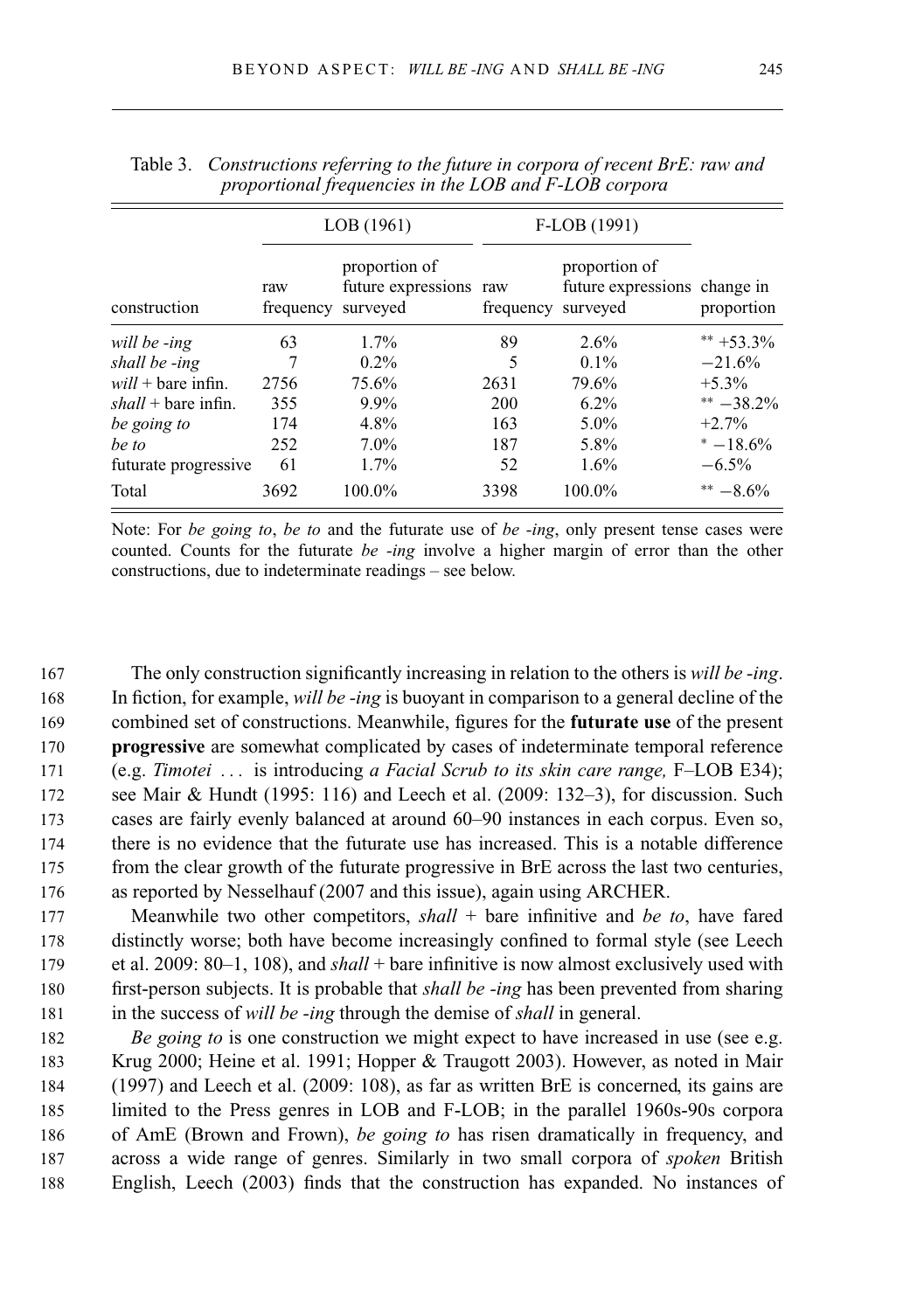*be going to* in construction with *be -ing* were found in any of the Brown family 190 corpora.<sup>9</sup>

 There are some intriguing tendencies, which can be surveyed only briefly here. For example, the spread of *will be -ing* does not appear to have had much impact on the frequency of *will* + bare infinitive. *Will* + bare infinitive still dwarfs all other future- referring expressions. Its frequency in the genres where *will be -ing* is strongest – namely the press, especially news reportage and editorials – has even increased by nearly 10 per cent in BrE (see Smith 2005: 268). In part this can probably be attributed to a fairly consistent propensity in newspaper writing to refer to forthcoming events, not just situations in the present and the recent past: in both LOB and F-LOB the total number of future-referring expressions is around 4,500 pmw, well above each corpus average.

 In summary, the recent (late twentieth-century) growth of *will be -ing* seems to be confirmed by the fact that most of the future-time constructions it competes with have either declined in use or shown growth in a few registers only.

#### *3.4* Will/shall be -ing *across genres in BrE*

 In ARCHER, *will be -ing* and *shall be -ing* both mainly occur in speech-based or speech-like genres. In e.g. Drama, Letters and the dialogue parts of Fiction, *will be -ing* registers 9, 17 and 3 occurrences respectively (51, 55 and 36 pmw). Among information-oriented genres, there is one attestation in News, and none in either Science or Medicine. ARCHER thus gives the impression that the rather restricted register spread is consistent across the periods sampled, and applies to both constructions.<sup>10</sup> With the twentieth-century Brown family corpora, however, *will be -ing* presents a 212 more complex pattern of register variation and change (see figure 2).<sup>11</sup> In 1931, Fiction ranks highest in frequency. By the 1960s, Fiction has been overtaken by Press, and 214 by the 1990s it is matched by General Prose.<sup>12</sup> Not unexpectedly, the construction is consistently infrequent in Learned (i.e. academic) writing: there is rarely call in this text type for predictions and discussion of future situations.

 The lack of increase of *will be -ing* in Fiction may seem at odds with the general expansion of the construction. However, part of the explanation for this is that in fictional dialogue, where nearly all cases are found, the frequency of references to the

 This rarity is confirmed in the BNC, with c.3 instances pmw overall, and c.17 pmw in spoken texts. The Corpus of Contemporary American English (COCA) at www.americancorpus.org, COCA shows consistently higher rates in AmE from 1990–2009, averaging c.76 pmw in spoken texts.

<sup>&</sup>lt;sup>10</sup> Smitterberg's study (2005: 136) of nineteenth-century English finds an even more restricted register spread. In his corpus, the only genre with significant usage of the constructions is Letters, where the overall rate equates to 100 pmw for *will be -ing* and 150 for *shall be -ing*.

<sup>&</sup>lt;sup>11</sup> Instances of *shall be -ing* are too few to discuss diachronic genre developments.

<sup>&</sup>lt;sup>12</sup> Consistent with ARCHER's Science and Medicine genres, the Learned writing category of the Brown family is the least accommodating to *will be -ing*, with one, four and five cases respectively across the three sampling dates.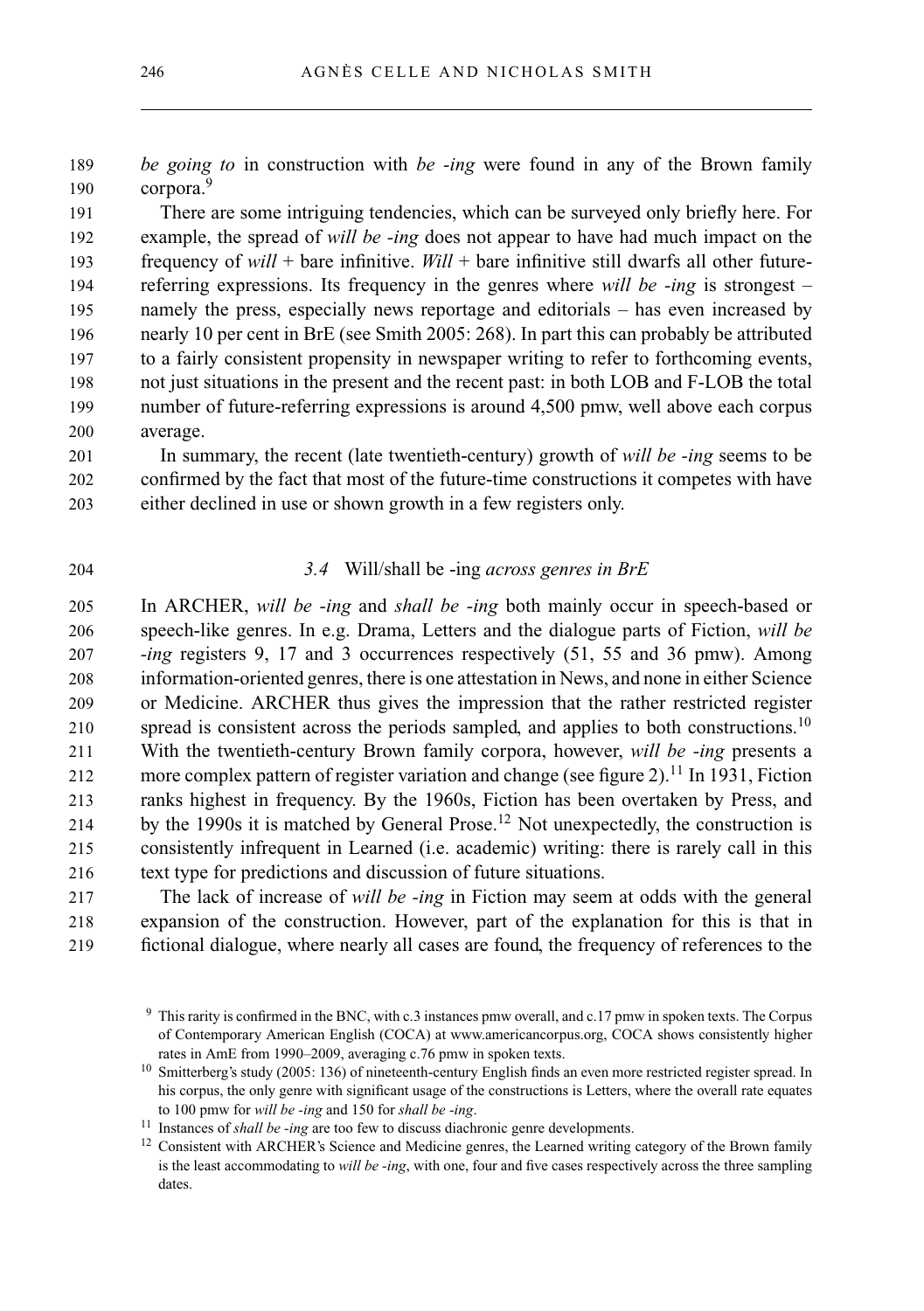

Figure 2. Genre distribution of *will be -ing* in twentieth-century written BrE: frequencies pmw in B-LOB, LOB and F-LOB

 future reduced across the century. In analysing future expressions for table 3, we found that their total frequency in BrE Fiction declined by 26 per cent.

 We conclude our general frequency overview by considering the distribution of *will/shall be -ing* in the contemporary genres of the BNC (see tables A3 and A4). Three of the main findings are that:

- (a) Five of the top ten genres using *will be -ing* are news-related including newspapers as well as news broadcast on television and radio.
- (b) Neither construction can be considered especially conversational, or typically 'oral', in character: conversation is of only middle-ranking frequency among the genres where *will be -ing* occurs, and near the bottom of those using *shall be -ing*. This is in stark contrast to conversation's high rank in the overall distribution of the progressive (see e.g. Biber et al. 1999: 462; Leech et al. 2009: 125).
- (c) *Shall be -ing* is associated most strongly with formal genres, such as parliamentary debates, professional letters and formal meetings.

 The preponderance in BNC news media supports the findings from the Brown family corpora above. It seems at least partly explainable by the frequent need in news reporting to refer to forthcoming, pre-planned events, as in (9). In broadcast news this frequently extends to scheduling arrangements about the news programme itself, as in (10).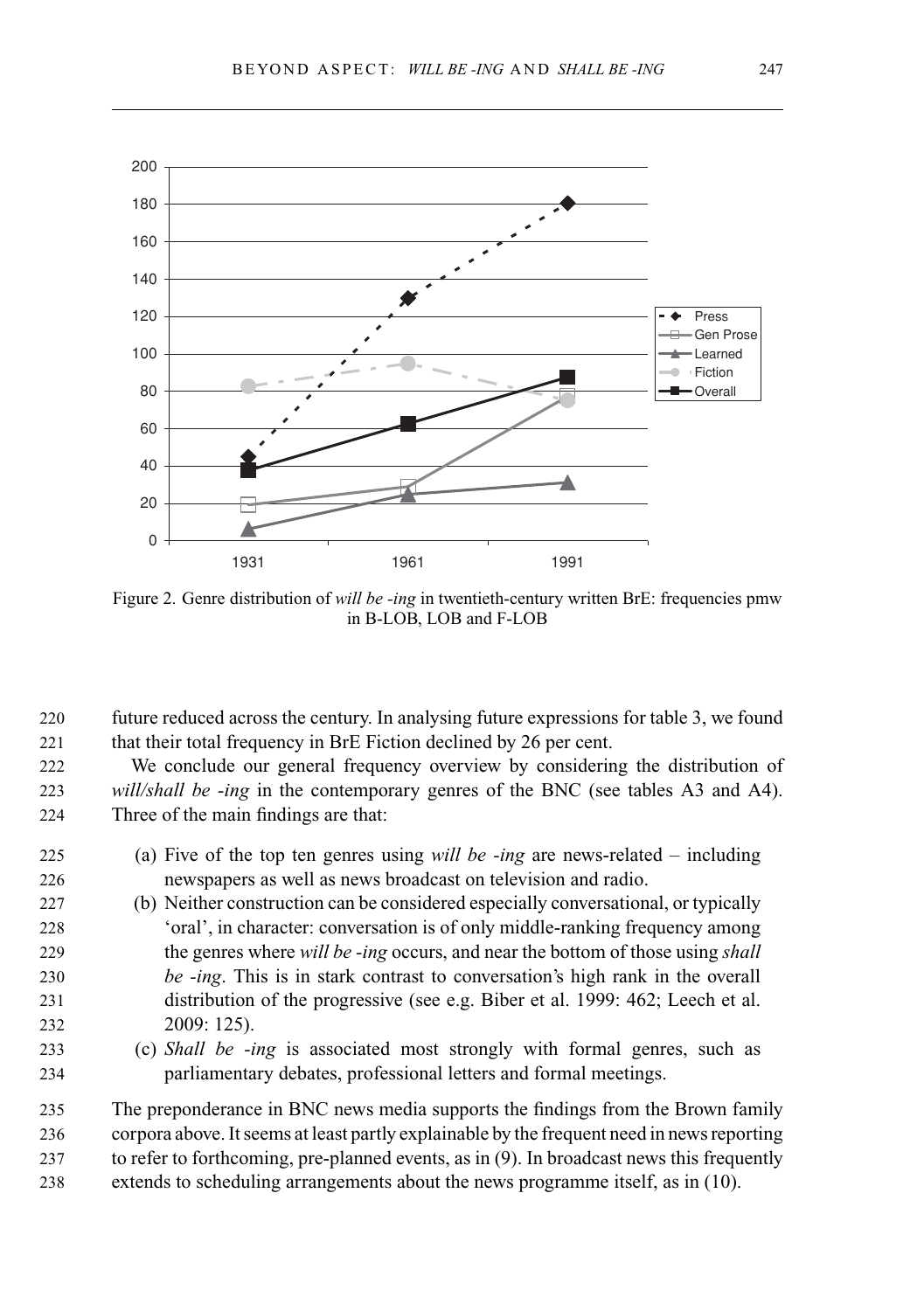(9) Vicki *will be trying* to repeat her double 1991 success in the junior and senior open women's 200 m individual medley. (BNC K4T 1327, *Northern Echo*, sports news) (10) In a moment we*'ll be speaking* to him about his son's plight, but first we go over to Switzerland where our reporter, John Marshall, has been following the story. (BNC KRM 884, Broadcast news: Central TV)

4 Temporal, aspectual and other implied meanings in Present-Day English

 We turn now to the meanings of *will/shall be -ing* in contemporary English. We consider aspectual interpretation, and a closely related set of concepts: volition-neutrality, predetermination and matter-of-courseness. Our discussion questions the discreteness of the different uses of *will/shall be -ing*, and argues further that non-agentivity is an additional feature. Where appropriate we compare *will/shall be -ing* to other future-time constructions.

*4.1 Aspect: Type 1 vs Type 2*

 Where *will/shall be -ing* have been commented on previously, the main distinction made is usually between a 'normal' use that indicates progressivity (henceforth Type 1), as in (11), and another use, as in (12), that is considered somewhat eccentric in that it does not imply progressivity (henceforth Type 2):

(11) When we get there, they*'ll* probably still *be having* lunch.

(Huddleston & Pullum et al. 2002: 171)

 (12) *Will* you be *going* to the shops this afternoon? (Huddleston & Pullum et al. 2002: 171)

 Either the latter use is regarded as an exception to the principle that *be -ing* conveys 261 progressivity,<sup>13</sup> or it is accounted for by loosening the notion of progressivity.<sup>14</sup> Type 1 or 'future progressive' (Palmer 1979: 153) use does not normally attract further comment.

 The problem with the first of these approaches is that it makes no attempt to account for the use of the *be -ing* form in Type 1 and Type 2 in a unified way. It seems incongruous to have two contrasting aspectual values represented in a single construction. The problem with the second approach is that it extends the notion of progressivity to the arrangement or decision that underlies prediction. Although we fully agree that Type 2 is based on some sort of arrangement, we would question whether this arrangement should be considered as being in progress in the future, since it has already been made in the past.

 Most previous approaches pose two further problems. Firstly, Type 2 is in fact the more frequent in discourse, and our analysis of twentieth-century corpora suggests that it is becoming more common still: see table 4. Type 1 is compatible with

 See, for example, Wekker (1976), Palmer (1979: 133, 1990), Declerck et al. (2006: 344), Quirk et al. (1985: 210), Huddleston & Pullum et al. (2002: 171–2) and Leech (2004: 67).

See Hirtle (1967) and Williams (2002: 52).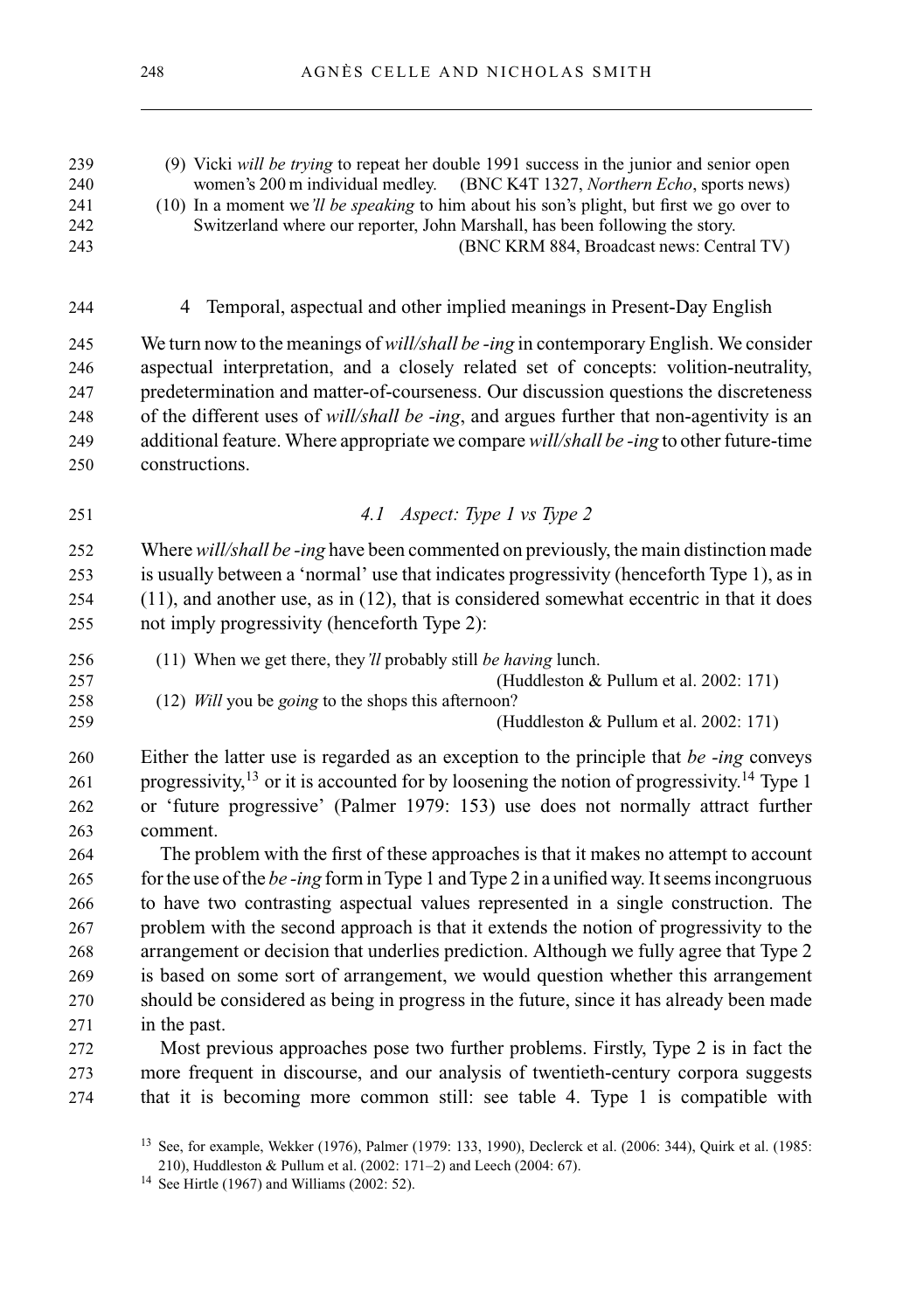|                          | B-LOB (1931) LOB (1961) FLOB (1991) |    |    |
|--------------------------|-------------------------------------|----|----|
| Type 1: clear            | 11                                  |    |    |
| Type 2: clear            | 15                                  | 26 | 45 |
| Present epistemic: clear |                                     |    |    |
| Unclear                  | 10                                  | 28 | 36 |
| Total                    | 38                                  | 64 | 89 |

Table 4. *Functions of* will be -ing: *frequencies in twentieth-century BrE (Brown family corpora)*

 progressivity if a temporal adverbial or the contextual environment provides a frame for the ongoingness interpretation.

 Our analysis of the respective types in twentieth-century corpus data, based on aspectual criteria, shows Type 2 to be the most frequent. In this respect Type 2 is not an eccentric use, which leads us to dispute Samuels' (1972: 57) claim that Type 1 is the primary function overall. Moreover, the Brown family corpora show that across the twentieth century this use increased. A second problem is that the level of indeterminacy between the two aspectual types is so high that we must question whether they are in fact discrete categories. Consider example (13), where, without any time specifier (such as *during the race*), the aspectual value of *I'll be competing* is difficult to determine:

 (13) If Honda do provide me with a factory machine, I*'ll be competing* on a par with the top riders in the world. (FLOB A41, reportage)

 Our corpus analysis indicates that as many as 20–40 per cent of examples cannot be classified discretely according to aspect. We discuss further areas of overlap between the respective types in section 4.3.2.

*4.2 The role of* be -ing

 How can we explain the frequent absence of progressivity in *will/shall be -ing*? Before moving on to the specific meaning of *will/shall be -ing*, we need to clarify the contribution of *be -ing* to the construction.

 Huddleston & Pullum et al. (2002: 162–71) provide a generally convincing attempt to unify different uses of *be -ing*, but treat *will be -ing* (in its Type 2 function) and the futurate use of the present as 'non-aspectual uses' of *be -ing* (2002: 171–2). One may wonder why progressive aspectuality should be disallowed by future time reference. Huddleston & Pullum et al. (2002: 171–2) briefly state that these non-aspectual uses both involve future time reference, but do not elaborate. No mention is made either of *shall* and other modals which similarly may convey non-progressive meaning in combination with *be -ing*, or of the epistemic use (see section 4.3.3), which does not involve future time reference. On the other hand, in their general discussion of the meaning of *be -ing*, Huddleston & Pullum et al. (2002: 165) rightly draw attention to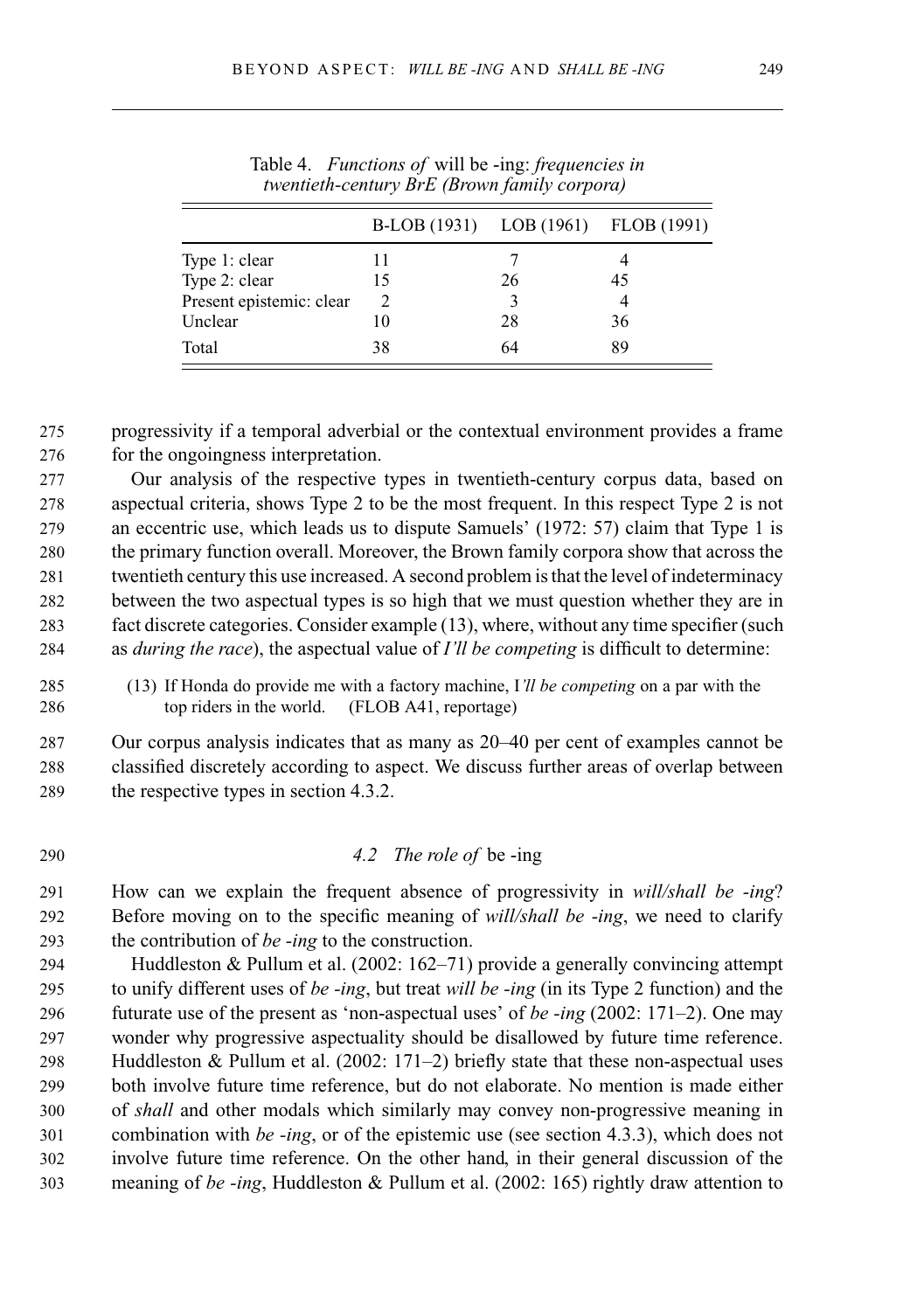an 'interpretive' (or 'interpretative'; see Ljung 1980) use, i.e. where a clause with *be -ing* refers back to a given situation in order to elucidate its nature. Their example (14) is from a past time context, but it is equally applicable in the future; cf. (15):

- 
- 
- 

(14) When I said the 'boss', I *was referring* to you.

- (Huddleston & Pullum et al. 2002: 165) (15) If all goes well there may be more ventures of this kind. Tennis teams perhaps. 310 Athletics in the summer ... The upshot of this is that you all carry a heavy responsibility. I want you to look on yourselves as ambassadors. You *will be representing* your country – Strathdonald School . . . .
- 

(W. Boyd, *School Ties*, p. 95)

 We would question Huddleston & Pullum et al.'s claim that such examples have progressive aspectuality by virtue of the speaker taking an internal, metaphorically extended, view of the situation. The explanatory function of *will be representing* in (15), for instance, arguably derives from its reidentifying, and implicitly elucidating, the predication <you – carry a heavy responsibility> and the role of ambassador mentioned in the preceding utterance. At the same time, *will be -ing* identifies the temporal reference point with the future adverbial *in the summer*.

 This is one illustration of the dual function of *be -ing*, a fact which can be traced back to its component parts. The *be -ing* form 'consists of the auxiliary *be* + the *-ing* participle of a verb' (Quirk et al. 1985: 151). *Be* indicates that the situation referred to is identified both temporally and subjectively, because it is always related to some viewpoint (see Larreya 1999). With the *-ing* participle this situation is presented as already in existence, but with no reference made to the right-hand temporal boundary of the situation (see Bouscaren et al. 1993: 28). As such, *be -ing* signals that the utterance is connected with some specific situation that is viewed from a subjective perspective. As pointed out by Larreya (1999: 140–3), the concept of identification allows the interpretive use of the *be -ing* form to be integrated into the realm of aspect, rather than treated as an exceptional case. The following example, quoted by Larreya (1999: 141), illustrates the interpretive use:

333 (16) When thousands of protestors began a march outside East Berlin's state television ... they had no idea they *were starting* one of the biggest demonstrations in European history. (Adamczewski & Gabilan 1996: 59)

 The implication of the situation referred to in the preceding clause is here considered by the speaker. In retrospect, the speaker is able to draw the implication of this event and to interpret its meaning. In this example, as in (15), the event is first referred to and then identified. Referential construction and identification take place in stages. The interpretive meaning arises from the need to re-identify the situation that appears in the preceding clause. However, Larreya (1999: 141) notes that reference to a situation and its identification may coincide:

 (17) It *was pouring* with rain, so Tim and Elinor stayed on in Hackney after lunch listening 344 to a hair-raising Otello ... (quoted by Larreya 1999: 141)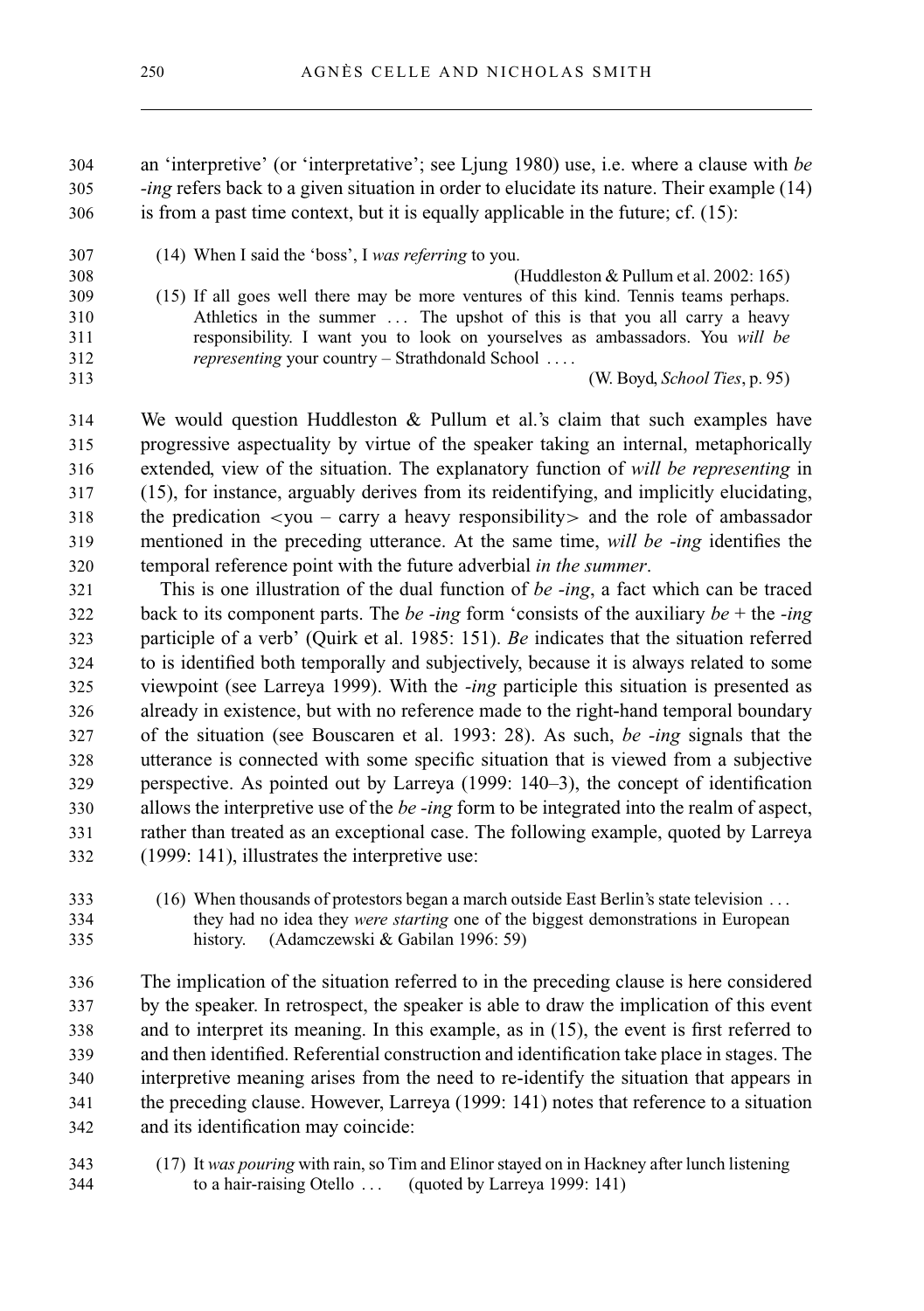The event is here viewed as in progress at some specific time in the past. In addition, this type of standard use of the *be -ing* form is related to the speaker's point of view. As Mettouchi (1997: 199–200) suggests, the state of affairs referred to by the *be -ing* form may well not be in accordance with the subject's intention. In (17), for instance, Tim and Elinor's original intention was probably to go out, and *be -ing* indicates that the situation runs counter to the subject's intention.

 Drawing upon Larreya (1999) and Mettouchi (1997), we propose to consider this subjective dimension as an intrinsic feature of the *be -ing* aspect and to dissociate it from the concept of progressivity.

#### *4.3 Pure future, predetermination and matter-of-courseness*

#### *4.3.1 Volition-neutrality and non-agentivity*

 One explanation that has been proposed for the emergence of *will/shall be -ing* is that it allows speakers to avoid volitional overtones when referring to the future. Although we consider the meaning to be richer than this (see section 4.3.2), it is undoubtedly a prominent feature.

 As has been previously observed (e.g. by Coates 1983; Palmer 1979: 119, 133– 4, 2003: 16), when modals combine with *be -ing*, they generally lose the tendency to convey root modality.<sup>15</sup> Instead, the function of the modals is either epistemic (conveying judgements about situations in present time), or a predictive future time reference.

 Like *shall* + bare infinitive, *shall* + *be -ing* cannot be used epistemically, and it thus has a narrower range of application than *will be -ing*. Combined with *be -ing*, *will* and *shall* express neither volition nor obligation respectively. The modals take on a seemingly 'pure' predictive meaning, which seems to confirm our view that the relation between the speaker and the predication as a whole takes precedence over the relation between the grammatical subject and the verb. We would argue that *be -ing* combined with *will/shall* also has an effect on agentivity. Firstly, we compare *will be -ing* with *be -ing* and then with *will* + *be* + passive past participle. Contrast the following pair of examples:

- 
- (18) a. I don't listen to you when you *are being morbid*.

(T.Williams, quoted by Mettouchi 1997: 192)

b. ?? You*'ll be being morbid*.

 In (18)a), as pointed out by Mettouchi, the non-progressive present would also be possible, with no implication for the duration of the situation. The temporal clause *when you are being morbid* is just as temporary as *when you are morbid*. Mettouchi correctly states that the main difference between the progressive and the non-progressive form is one of agentivity. With the non-progressive form, the situation is stative and the subject

<sup>&</sup>lt;sup>15</sup> There are occasional exceptions to this, such as the following with root or deontic interpretation: *You should be resting old boy* (FLOB P16, fiction).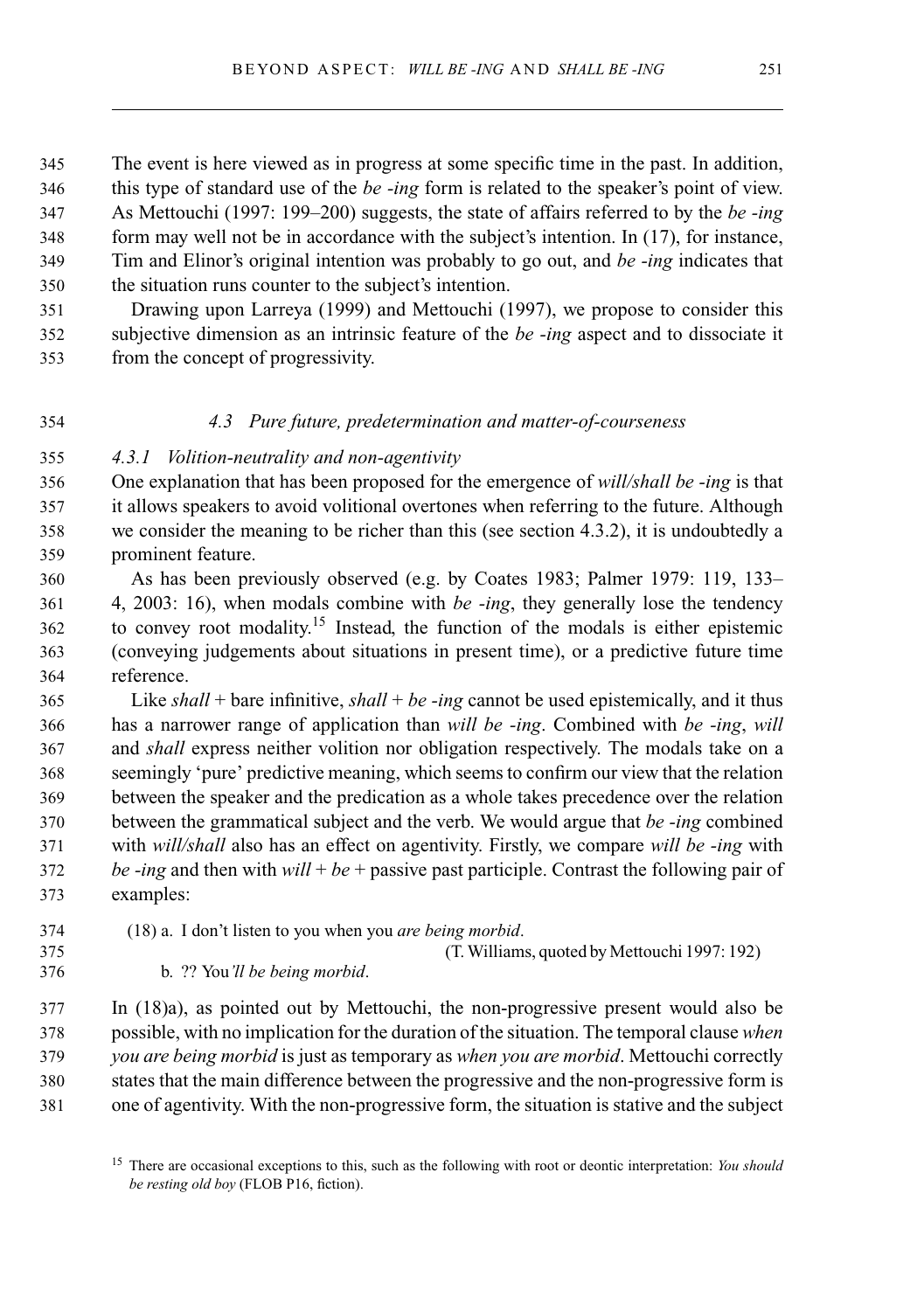is characterised by the predication. With *be -ing*, the subject is presented as an agent involved in an activity (actively behaving in a morbid way). In addition, this pattern further implies a negative or reproachful attitude by the speaker. In the case of *will/shall be -ing*, however, such a recategorisation of the stative verb into an activity verb is not possible, as exemplified in (18)b).<sup>16</sup> Our hypothesis is that, combined with *will* and *shall*, the *be -ing* form loses its potential to be interpreted agentively. The subject cannot be perceived as a volitional agent, which accounts for the unacceptability of (18)b). Moreover, it is questionable whether the verb refers to an activity in (19), since the inanimate subject cannot have a volitional role:

 (19) With few exceptions, your car *will be waiting* for you at dockside, airport, railroad 392 station or hotel when you arrive ... (Brown E36)

 The speaker refers to a typical case, relying on knowledge of car rental companies to make a prediction (it is standard practice for customers to have a car waiting for them where they arrive). With modals, the *be -ing* form signals that the predication is based on the speaker's representation, i.e. on his/her knowledge of a predetermined situation, but not on the agentive role of the grammatical subject, in contrast to modals + bare infinitive. Contrast the following pairs of examples:

> (20) a. He can't drive b. He can't be driving (21) a. He won't drive b. He won't be driving

 In (20a) and (21a), it is the subject's ability or volition that is negated. In (20b) and (21b) the speaker's judgement takes precedence over the subject's agentive role.

 It follows from this that the difference between situation types is blurred by *will/shall be -ing*, which might explain why this construction may occur with almost any verb type as long as no active role is assigned to the grammatical subject: for example, punctual verbs (see (22)) – with the notable exception of *be* (see (18b)) – and stative verbs:

- (22) He was speaking in shorthand in a sense and made it very clear that Scottish circumstances would be taken fully into account, and that I (sic) *will be reaching* a decision in due course. (BNC K5L 1550)
- 

(23) Not surprisingly Antrim *will be relying* on the same side that finished that day.

(24) In fact I don't think I *will be requiring* your services at all. (BNC HTU 2099)

 However, in the case of the passive, *will be -ing* is extremely restricted. In the nearly 100 million words of the BNC, just five examples were found of *will be being* + past

(BNC HJ3 2045)

 As a simple prediction of a future event, (18b) is not acceptable. If this utterance is transformed into an evaluative statement, the combination of *be* with *will be -ing* becomes possible, as pointed out by an anonymous reviewer: 'I don't want to join you for coffee because you*'ll be being morbid* again.' In such a case however, the focus is not on the agentive role of the subject in a future situation, but rather on the (causal) link established by the speaker between two states of affairs. The aspectual adverb *again* takes on a modal meaning by indicating that the repetition of the subject's behaviour is evaluated negatively by the speaker. Evaluation is expressed in a similar way when *will be -ing* co-occurs with *next*. See section 4.3.2 below.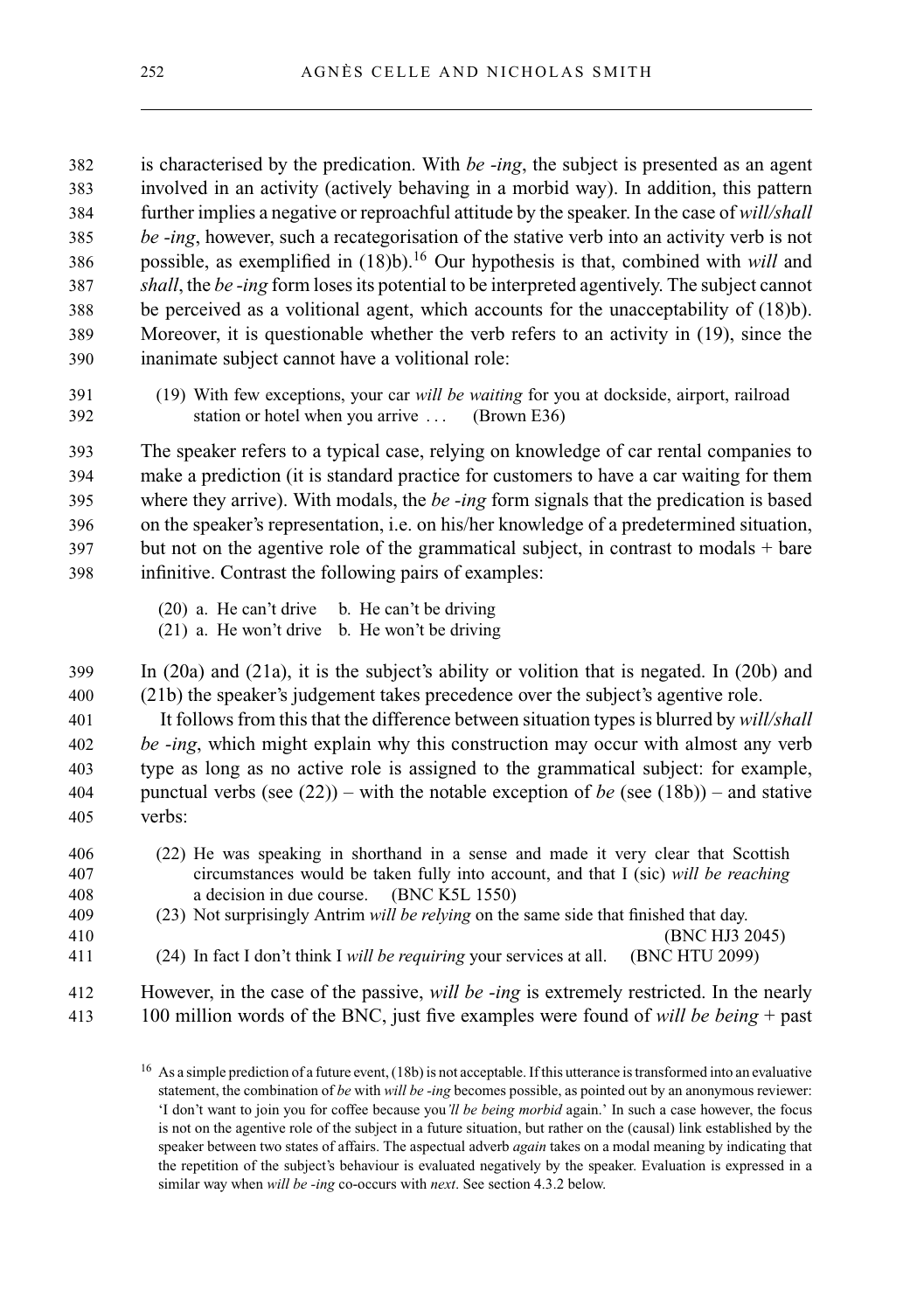participle. That each of the five occurs in a different genre, two in spoken and three in written data, suggests that it is not genre per se, but probably more general stylistic considerations, that restrict the currency of the pattern.

- 
- 

 (25) This can, in fact, be the most productive teaching time, because the children will be involved in very real problems and their skills *will be being* rigorously *tested*. (BNC EV4 1437, academic social science)

 The *be -ing* form is taken to introduce a viewpoint specification which overrides the situation type because aspect here is intrinsically linked to the speaker's mental representation of a future situation.

*4.3.2 Predetermination and 'matter-of-course' use*

 Leech's (2004: 67) notion 'future as a matter of course' and Huddleston & Pullum et al.'s (2002: 172) 'already decided future' are closely related, and both relevant to *will/shall be -ing*. They involve the speaker's knowledge about the situation that is predicted. As such, the prediction is represented as predetermined, and the label 'colourless' future (Samuels 1972) seems inappropriate. The use of *will/shall be -ing* is often said to be more tactful than *will/shall* + bare infinitive, because it implies that future events will happen as a matter of course – in the natural course of events – and not as a result of the speaker's, or anyone else's, involvement (see e.g. Quirk et al. 1985: 217). However, neutrality may be feigned in a subtle way in order for the speaker to better manipulate the addressee: the future event is presented as incontestable, and as having been settled prior to the time of utterance:

 (26) After they had gone, there was an awkward little silence, then Stephen said gently: 'I hope everything went as well as you expected, Jo?' 'Oh yes! Better, really. We *shall be going* to London at the end of this month . . . We've been offered a very good engagement, you see.' (LOB P05)

 The speaker merely reports what has been planned in accordance with the engagement. Only *shall*/*will* + bare infinitive unambiguously refers to a decision that is being made at the time of utterance.

 Our contention is that with *will/shall be -ing* a predetermined situation is implied in utterances both of Type 1 *and* Type 2 aspect. In (27), we have a situation that is construed as future in progress, but also interpretable as 'already decided':

 (27) He gave the address of the destination to him. 'Axel *will be waiting* for you,' he said to her in a whisper. 'He'll take you to the boat. I'll be there shortly after six.' (W. Boyd, *The Blue Afternoon*, p. 281)

 In (27), although there is no temporal clause, *Axel will be waiting for you* implicitly refers to *when you get there*. This implicit future reference point provides a temporal frame relative to which the situation is viewed as in progress. And yet, this situation is also part of a schedule that has already been planned at the time of utterance. But the concept of predetermination may also be construed in a more abstract way, since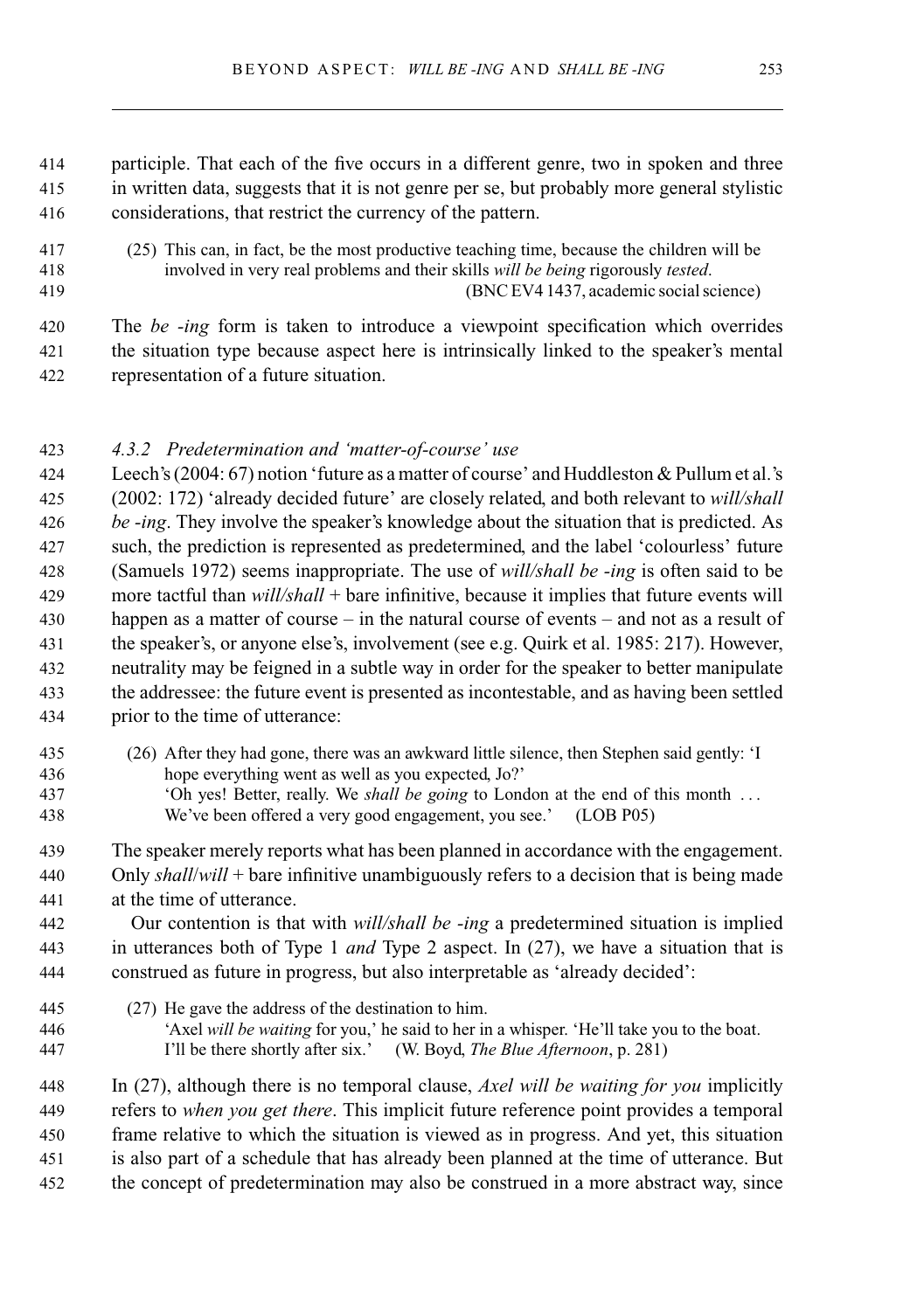the effect of adding *be -ing* is to convey the speaker's judgement based on his/her knowledge, rather than on some plan:

 (28) I regret to now inform you that we *will be terminating* all our contracts with you as 456 of Monday 22nd of July 1991.

 The decision to terminate the contracts is presented as independent of the situation of utterance, i.e. neither the speaker nor the addressee is supposed to be in any way responsible for it. This decision is also assumed to be in accordance with some norm, even if the speaker expresses conventional regret. If *will* + bare infinitive had been used, this decision would have been felt to convey the speaker's intention and might have been considered arbitrary or debatable. With *be -ing*, however, the preconstruction of the predication leaves no room for negotiation, which allows the speaker to impose disputable decisions on the addressee without having to justify them. On the one hand, the addressee is spared the trouble of an unpleasant explanation, which may sound polite. On the other, the addressee may be manipulated into accepting a decision that is not as normal as it is presented to be. The use of *will be -ing* here amounts to an understatement.

 Most linguists have shown the effect of *be -ing* on modals without paying attention to its effect on the speaker–hearer relationship. Palmer (1979: 133–4) rightly notes that with *will/shall be -ing*, 'the speaker does not want the agreement of his audience', but the implication of this has not been investigated so far. We propose that the *will/shall be -ing* construction is not only a volition-disclaimer, but also a responsibility-disclaimer. As a volition-disclaimer, it has an effect on the relation between the grammatical subject and the verb, as stated earlier. As a responsibility-disclaimer, it has an effect on the relation between the speaker and his/her utterance, and consequently on the speaker's modal attitude towards the hearer.

 To a certain extent, *will be -ing* may be considered to serve an evidential function. There seems to exist typological evidence of a formal parallel between the category of evidentiality and progressive aspect. In many languages, for example Modern Western Armenian, the evidential is derived from the perfect. Donabedian (2001: ´ 436–7) observes that the Western Armenian progressive frequently co-occurs with the evidential, and argues that the progressive functions as 'the non-completed modal counterpart of the perfect'. In English, the increase in use of *be going to* – especially in AmE – and of *will be -ing* – in BrE – suggests that these constructions are developing along two separate but parallel evidential paths. It is striking that the meaning of *be going to* and *will be -ing* encapsulates the three distinguishing features of evidentials – namely inference from situational evidence in the case of *be going to*, and epistemic 489 inference, report or surprise in the case of *will be -ing*.<sup>17</sup> This may well account for the richness and apparently paradoxical meaning of *will be -ing*: it is used in reaction to directly perceived evidence as well as in pseudo-neutral quotative statements. In

<sup>&</sup>lt;sup>17</sup> Inference, report and surprise are defined by Guentcheva (1996: 16) as typical of evidentiality. For a specific study of the evidential meaning of *will be -ing* and *be going to*, see Celle and Lansari (2009).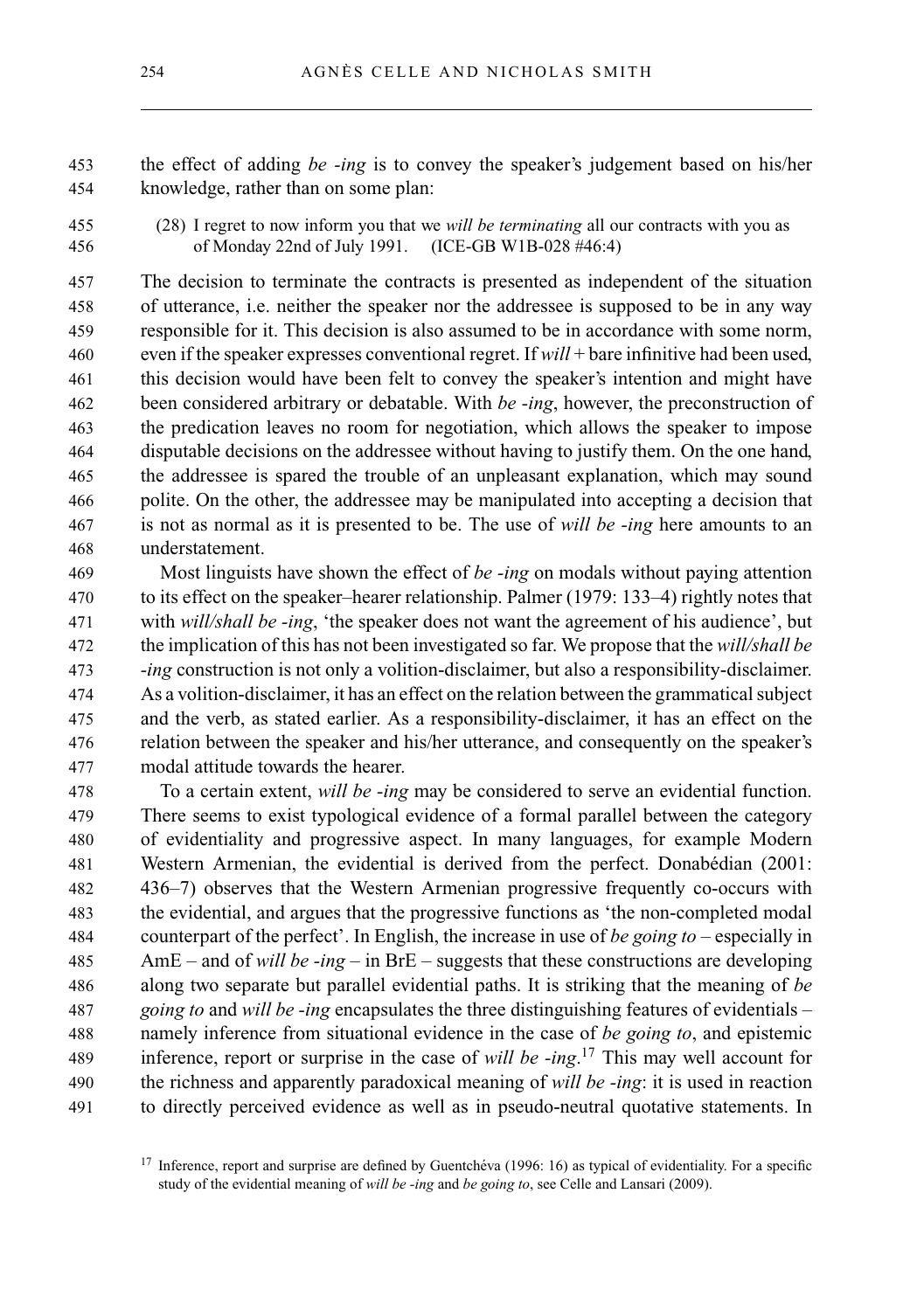the quotative function, a parallel may be drawn between *will be -ing* and other modal devices. Modal adverbs (such as *reportedly*) or passive phrases (such as *is reported to, is scheduled to*) likewise imply that the speaker is not responsible for what has been scheduled or said. In this way, the speaker may disclaim responsibility for past or present events. Symmetrically, *will be -ing* signals that the speaker is not taking responsibility for future events:

- (29) He *will be taking part* in an international conference on the space project which will meet on January 30 in London. (LOB A03, Press reportage)
- (30) The former White House intern reportedly signed an agreement on Friday with St. Martin's Press for a book about her affair with President Clinton . . . The book is scheduled to be published in February, the Post said, citing a source familiar with the negotiations. (CNN online)
- (31) A recent New Scientist article reported that within five years most Western countries *will be issuing* their citizens with a machine-readable passport that will carry with it the threat of global surveillance of innocent travellers. (www.lextutor.ca/concordancers/concord e.html)

 In these examples, the speaker dissociates himself/herself from the source of information, which is made explicit in (31) with the introductory clause 'a recent New Scientist article reported'. This implies that the future situation will actualise as part of some plan arranged independently of the speaker, who disclaims responsibility for this arrangement. In these examples, the speaker aims to construct a future referential situation, even if he/she presents him/herself as not directly involved. However, the speaker may adopt a different stance when faced with a referential situation or a statement that runs counter to his/her norm.

- (32) 'A garment, you little thief. Mamzer! I'm sorry for your father. Some heir he's got! Some Kaddish! Ham and pork you*'ll be eating*, before his body is in the grave.'
- (S. Bellow, *Herzog*, p. 131)
- (33) 'So you mean you haven't read them?' she says, sticking determinedly to the subject of the documents. 'You*'ll be telling* me in a minute you haven't had time.' 'Of course I've read them.' (J. Le Carre,´ *The Constant Gardener*, p. 58)

 The speaker considers the implications of the facts he/she is faced with. The meaning could be glossed as 'If things carry on this way, I predict that this is what will happen next' (see Leech 2004: 69). The speaker does not want this situation to actualise and his/her prediction aims at warning the hearer against the negative and inevitable consequences of his/her behaviour, should no change occur. The speaker's prediction is therefore to be understood as an evaluative judgement about actual surprising or abnormal facts. At the same time, the speaker also intends to influence the hearer's attitude. In other words, a pragmatic relation is restored in an indirect way, by means of a negative evaluative judgement.

 Thus the impression of neutrality is in fact created by the stance that the speaker adopts vis-a-vis the hearer. Because the speaker does not commit himself/herself to ` the prediction that is made, his/her prediction may, in some cases, sound neutral. But his/her evaluative role may also be marked, as in the last two examples.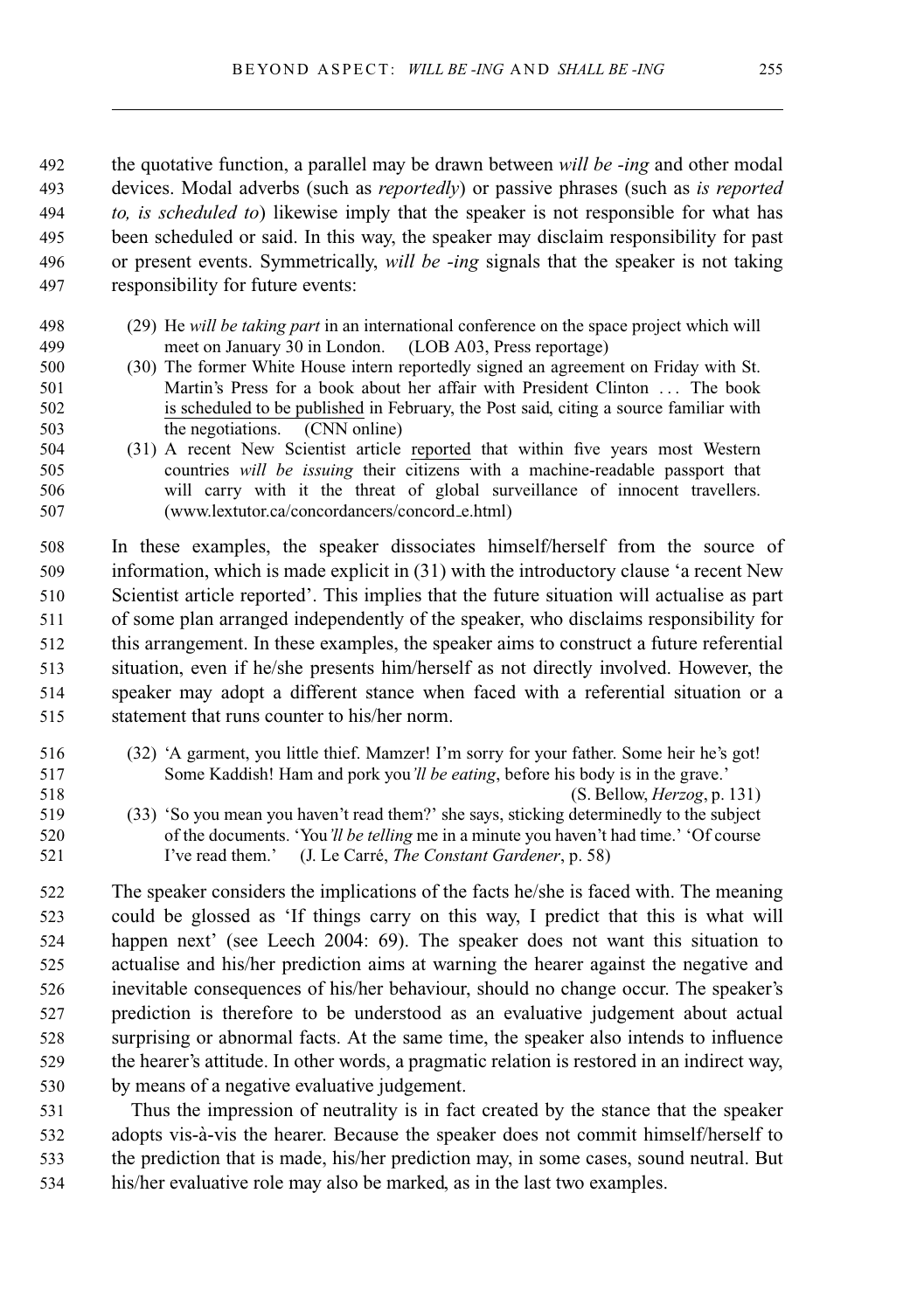Once again, the dual function of the *be -ing* form gives insight into this apparent paradox. As we have seen, the *be -ing* form combined with modals allows the speaker to identify a situation from his/her vantage point. Therefore, it should come as no surprise that the current state of affairs is interpreted in a negative or hyperbolic way. This kind of overstatement is only expressed with *will be -ing*, as opposed to *shall be -ing*. *Shall be -ing* is found in predictive statements where future actualisation is envisaged by the speaker, but not in epistemic or evaluative judgements.

#### *4.3.3 Epistemic use of* will be -ing

 Coates (1983: 180) points out that aspectual marking forces modals to be interpreted epistemically. Tsangalidis (1999: 204-7) pushes further the implications of this observation. He draws upon Blokh's (1994) analysis, which shows the tendency of the *be -ing* form and the perfect infinitive to function modally 'under modal government'. Consequently, the combination *will be -ing* is 'underspecified for Tense', as Tsangalidis (1999: 213) notes. The prevailing meaning is one of prediction about a situation that may be present as well as future. In any case, temporal adverbials or information from the context are needed to assign temporal reference to the verb phrase. In (27), for example, a future temporal locator is inferred from the context, allowing *Axel will be waiting for you* to be construed as referring to an implicit *when you get there*. Similarly in (19), future time reference is made possible by the temporal clause. However, if a temporal adverbial such as *now* or *by now* is present, the reference is to the time of utterance:

- (34) 'Should we disturb her?' 'I think not,' he replies. 'She *will be sleeping* by now.'
- (A. Brookner, *Family and Friends*, p. 176)
- (35) He is aware that the inhabitants of the bungalows are watching him curiously out of their windows. He knows that back at Wren House Muriel *will be heaving* herself to her feet with a loud sigh and *asking* if anyone wants anything else before she puts her weary bones to bed. (A. Brookner, *Family and Friends*, p. 110)

 The *be -ing* form provides the link between the state of affairs that the speaker intends to explain and his/her mental representation.18 In (34), the *be -ing* form marks a relation of temporal coincidence between the situation referred to by the verb *sleep* and the current state of affairs. The situation is viewed as ongoing and is simultaneously identified by the speaker as the reason why *she* should not be disturbed. Similarly in (35), *will be heaving herself to her feet* marks temporal coincidence with the time of utterance and with the situation *are watching*.

 In (34) and (35), the speaker aims to construct a referential situation but does not have direct access to it, hence it is a case of epistemic modality. This kind of epistemic usage is typically found with third-person subjects. In (34) and (35), the speaker's

 With *shall* + bare infinitive, prediction is guaranteed by the speech-act and expresses future time reference. With *will*, however, the speaker adjusts to a situation by basing his prediction on his knowledge of the dispositions and characteristic features of the grammatical subject. This explains why *will* + bare infinitive, unlike *shall*, has epistemic as well as predictability uses (such as *oil will float on water*; see Huddleston 1995: 424). In both cases, the focus is not on future actualisation, but on the speaker's knowledge of characteristic features.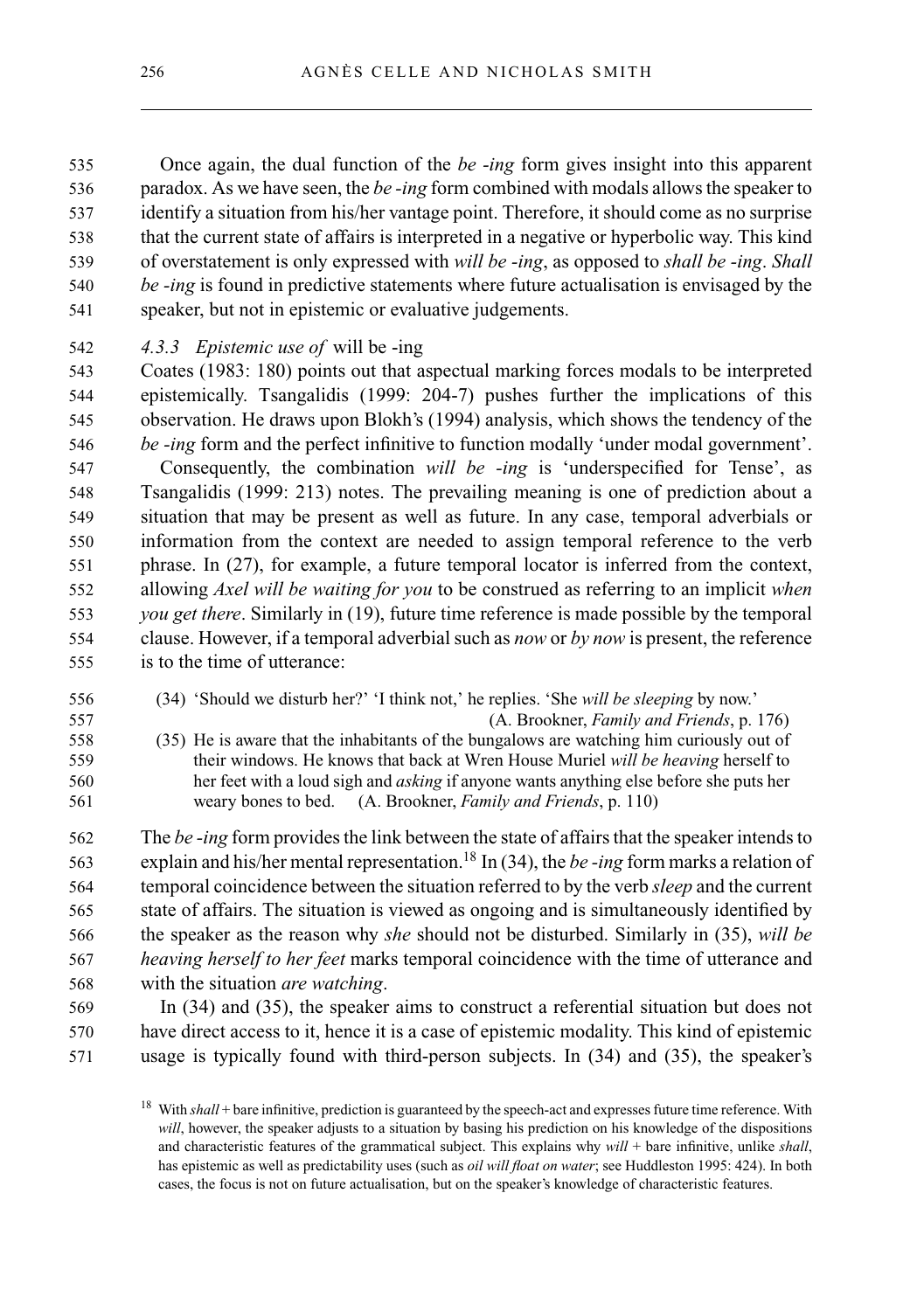spatial location is different from that of the grammatical subject. The role of the *be -ing* form is to establish temporal coincidence with the time of utterance. In the following examples, *will be -ing* also conveys epistemic meaning. However, the function of *be -ing* is not only to identify the situations temporally:

- (36) In the drawing-room, Hal glances unobtrusively at his watch, computing some 577 timetable of his own. 'Yes,' says Sofka, who has followed his glance. 'You *will*<br>578 be wanting to get back.' (A. Brookner, *Family and Friends*, p. 118) *be wanting* to get back.' (A. Brookner, *Family and Friends*, p. 118)
- (37) Mrs Batley's response to this was to say quietly: 'You*'ll be wanting* a wash; will you come up?' (LOB P21)

 These are second-person utterances directly indexed to the situation of utterance. In combination with *want*, *will be -ing* conveys a modal meaning. In (36), *will be -ing* signals that Sofka is seeking to interpret Hal's glancing at his watch in an attempt to un- derstand his current state of mind. Hal's glance is subjectively identified as meaning 'you want to get back'. *Will be -ing* serves a similar function in (37). Mrs Batley is attempting to interpret Linda's state of mind by conforming to traditional standards of hospitality. In both (36) and (37) the speaker is commenting on a referential situation. It is in this case that *will be -ing* takes on an interpretive meaning. By contrast, in (34) and (35), the speaker is attempting to establish facts in order to construct a referential situation. Here *will be -ing* marks temporal coincidence and the situation is viewed as in progress at the time of utterance.

- 
- 

## 5 Historical development

#### *5.1 Internal factors: possible paths of development*

 Although *shall be -ing* and *will be -ing* have both been in use since at least Middle English (Mustanoja 1960: 591; Strang 1970: 208) and possibly earlier (Visser 1963– 73: 2412), we have no dating as to the emergence of the respective uses. Probably, as Samuels (1972: 57) argues, the earliest uses were aspectual, i.e. representing situations as future-in-progress. Most of the seventeenth- and eighteenth-century examples in ARCHER (BrE) are of Type 1 aspectual interpretation, (38), and there are no clear cases of Type 2 until the nineteenth century (39), which is in fact from an Irish dialect speaker:

- (38) Our Men have brought in several little Prizes, and *will be catching up* some or other daily. (ARCHER 1665inte.n2b)
- 
- (39) ' . . . I want to know from you when you*'ll be goin'* to your uncle's, at Mullaghmore.' (1847carl.f5b)

 Unfortunately, the sampling frame of ARCHER is too recent, and cases of *shall/will*  $b$  *be -ing* too infrequent, to enable a detailed understanding of their functional evolution.<sup>19</sup> However, in the case of *will be -ing* in BrE, there is enough material to discern possible evolutionary developments.

<sup>&</sup>lt;sup>19</sup> For example, it is interesting that of the ARCHER cases of *will be -ing* before the twentieth century, three of the nine in BrE and the one case in AmE are in the protasis of a conditional sentence.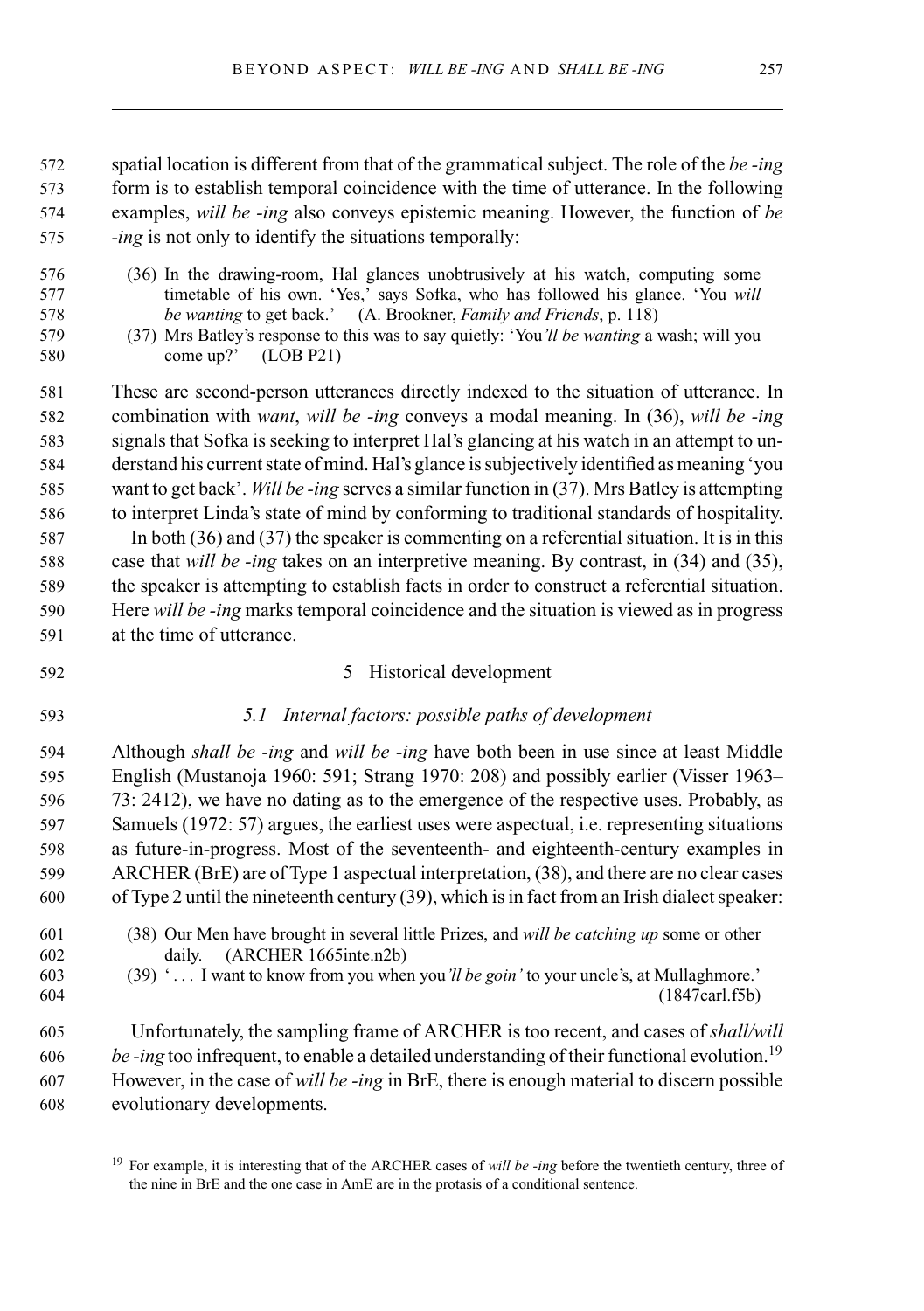*(a) Contextual reinterpretation of volition-neutrality*

 Samuels (1972) treats future-in-progress (our Type 1) as the original aspectual meaning of *shall/will be -ing*, and says that volition-neutrality was a feature of meaning incidentally associated with it. Volition-neutrality, he argues, later transferred to an 'actualising' function of *will/shall be -ing*: 'especially when it is used with non-durative verbs, it focusses more attention on the action of the lexical verb *(be) leaving* and less on the auxiliaries *shall*/*will*' (1972: 57). The transfer of meaning was motivated by the tendency among other constructions referring to the future (e.g. *I shall leave*, *I will leave*, *I'll leave*, *I'm going to leave*) to convey 'some degree of modal nuance' (1972: 57). He adds: 'It [*will/shall be -ing*] is therefore becoming more and more used as a colourless future without overtones of intention, wish, irritation and the like, and irrespective of whether the context demands a marked aspectual form' (1972: 57).

 With some qualifications Samuel's account seems plausible: it integrates the evolution of the aspectual meaning with the volitional-neutral component of meaning. In contemporary terminology we might express the generalisation of volition-neutrality as a case of 'context-induced reinterpretation' (Heine et al. 1991; Heine 2003) or 'pragmatic strengthening' (Hopper & Traugott 2003), i.e. a feature that was originally only conversationally implicated becomes routinised as a feature of the construction as a whole. Together with the partial loss of aspectual specificity (through the emergence of Type 2), this would have resulted in the meaning shift of *shall/will be -ing*.

 The historical data in ARCHER show mixed support for Samuels' arguments. On the one hand, all occurrences of *will be -ing* in ARCHER up to 1900 are in second- and third-person contexts: according to Aijmer (1985), cited in Traugott & Dasher (2002: 223), it is in such environments that a reported intention is most likely to be 634 reinterpreted as a non-volitional prediction; see  $(40).^{20}$ 

- (40) Her cully then desires her to leave it off, and tells her that she might live better and more at ease in her private lodgings, telling her that if she will do so, he *will* not *be wanting* to contribute handsomely to her maintenance. (1673kirk.f2b fiction)
- On the other hand, in most cases it is difficult to say whether the motivation for using *will be -ing* is to disclaim volition. It is frequently unclear whether the utterance would be interpreted as volitional if *will* + bare infinitive had been used instead:
- 
- (41) Our Men have brought in several little Prizes, and *will be catching up* some or other daily. (1665inte.n2b news)
- (42) If you have a handsome wife, every smooth-faced coxcomb *will be combing* and *cocking* at her. (1680otwa.d2b drama)
- Further, Samuels' view that the expressive value of*shall/will be -ing* is limited to that of colourless future overlooks the notion of predetermination/matter-of-courseness which, as argued in section 4.3.2, is another important characteristic of the constructions. This

 Aijmer's (1985) study is of *will*, and argues that predictive uses spread from second and third person to first person.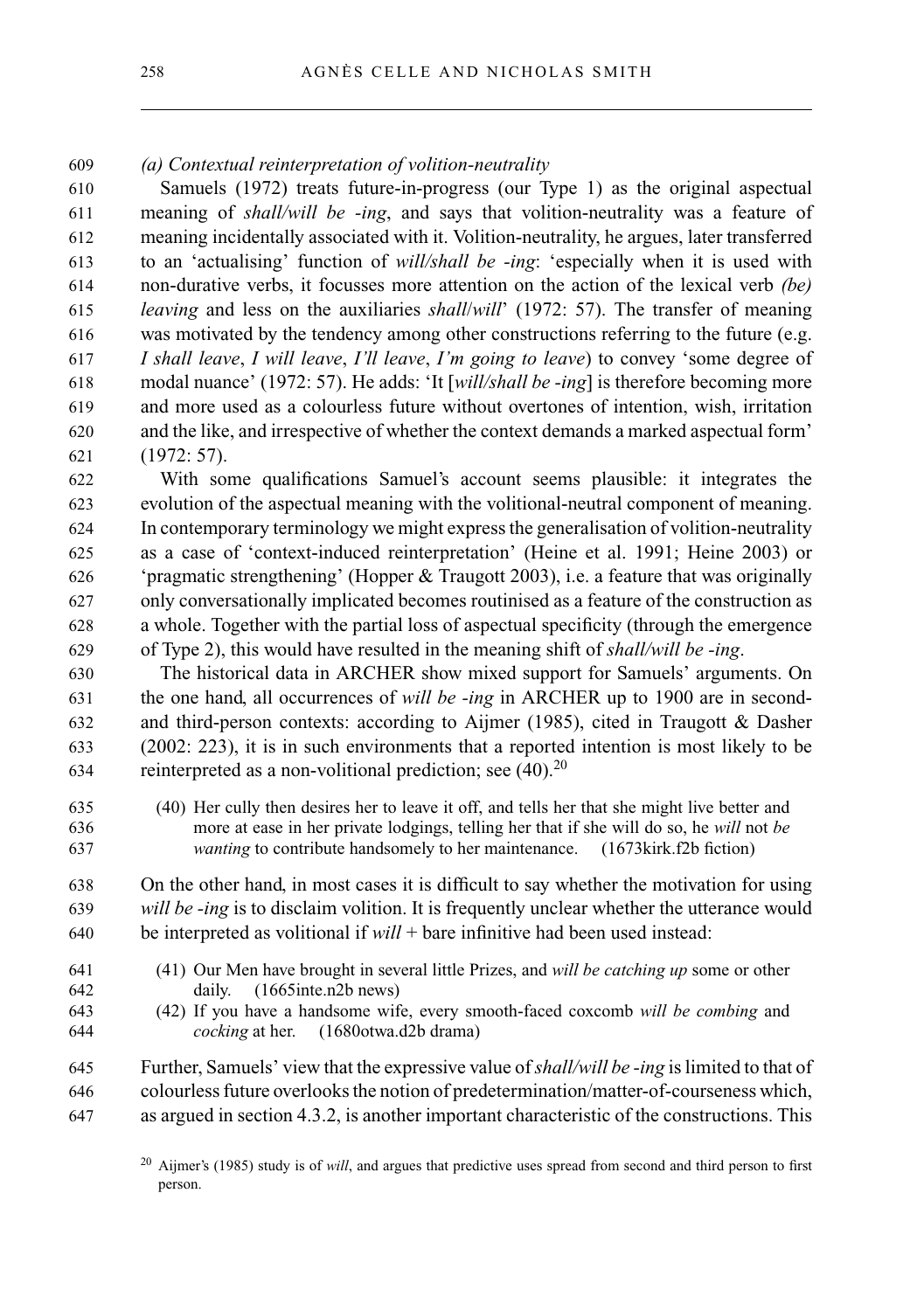feature is arguably detectable in early cases such as (42) above, where the speaker seems to construe the predicted event as normal and expected.

#### *(b) Spread by analogy with the futurate use of the present*

 Another possible factor in the development of the aspectual meaning, as well as the notion of predetermination, is extension by analogy with the futurate use of the progressive (e.g. *John is leaving tomorrow.*). Numerous synchronic discussions of the progressive have claimed that the notion 'situation in progress' can be extended to cover the futurate use (cf. Hirtle 1967; Declerck 1991; Miyahara 1996; and Williams 2002). Declerck (1991), for example, claims the 'temporal perspective is shifted, i.e. . . . the situation is represented as if it were lying in the present rather than in 658 the post-present sector' (1991: 67).<sup>21</sup> In Williams' (2002) account, the mechanism seems more metonymic: by virtue of a part of the situation (e.g. the planning phase) being under way, the entire situation is represented as in progress.

 It seems more difficult to extend progressivity to the Type 2 use of *will/shall be -ing* (although see Williams 2002: 95–8). 'Situation in progress' would need to be conceptualised very schematically, since the use of *will/shall* ordinarily (as in Type 1) locates the orientation time of the situation in the future, not the present.

 In several respects the putative developments outlined in (a) and (b) are consistent with grammaticalisation:

 – That one meaning (progressivity) has been demoted, while others (volition- neutrality, matter-of-courseness, etc.) have been promoted by pragmatic strengthening. To the extent that the future situation cannot literally be in progress, but is based on the speaker's viewpoint and expectations, the newer meanings can be seen as reflecting increasing subjectification in the sense of Traugott (1989, 1995). That is, over time the function of the construction has become increasingly based in the speaker's subjective reasoning processes.

- There is 'layering' (Hopper 1991) in that the original aspectual meaning in Type 1 has survived and co-exists, albeit as a minority use, with Type 2.
- The functional generalisation of the construction makes its meaning overall more indeterminate. This is again supported in ARCHER, and also in our twentieth-century corpus data (see Table 1 above).

 A more problematic question is how to relate the constructions to the grammaticalisa- tion 'paths' posited by language typologists. Each construction is a merger of a modal and a progressive construction, whereas typologists' proposed paths of change typically involve single constructions. According to Dahl (1985: 93, 2000: 10–11) and Bybee et al. (1994: 141), across the world's languages the normal grammaticalisation path of progressive constructions is to develop into the superordinate category of imperfective; that is, incorporating habitual and stative meaning, in addition to progressivity. If

<sup>&</sup>lt;sup>21</sup> Cf. also Hirtle (1967: 95): 'The preparation stage may involve merely an engagement, yet the event may nevertheless be felt to be already started.'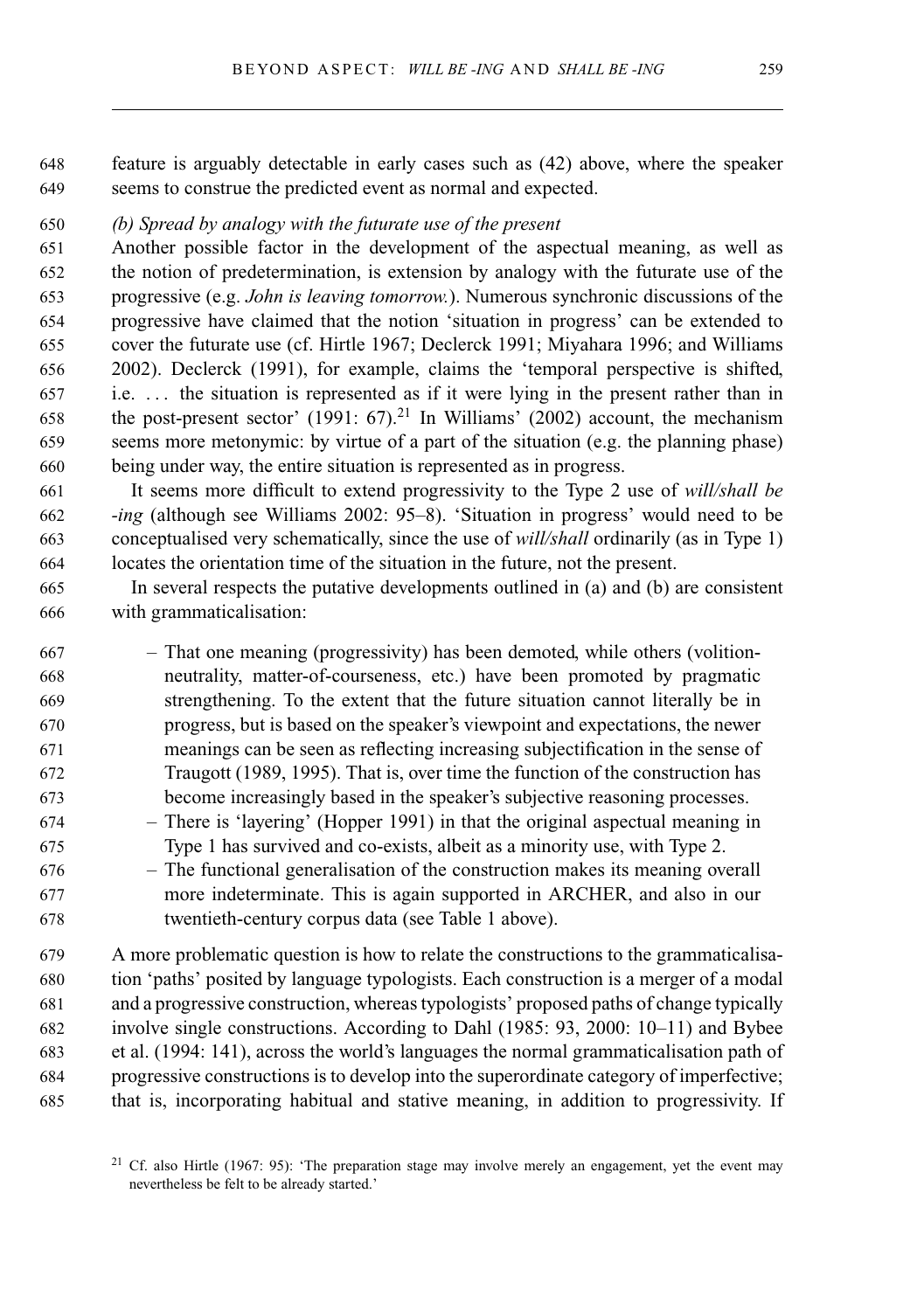examples like *I'll be leaving tomorrow at 8 p.m.* are construed perfectively (as claimed by e.g. Huddleston & Pullum et al. 2002: 172 and Leech 2004: 67) then it would seem that the semantic shift in English *will be -ing* is a counterexample to the normal path. We argued earlier, however, that the constructions have become underspecified for aspect 690 (see section 4.1), and they are increasingly compatible with stative verbs (section 4.3.1); this could then be taken as tending towards imperfectivity, as predicted in the path.

 Concerning the development of modals such as *will* into futures, Bybee et al. (1994: 256) propose a path from desire to prediction:

694 (43) desire  $>$  willingness  $>$  intention  $>$  prediction

 While (43) fits well with *will* + bare infinitive, our historical data do not allow us to check whether it also applies specifically to *will/shall be -ing*.

*5.2 Social-stylistic factors*

*5.2.1 Decline of prescriptive* will/shall *rule*

 Given that *will/shall be -ing* have been available for several centuries, we might ask why they did not significantly spread in standard BrE and AmE until the twentieth century. One factor may be the continuing influence in the standard varieties of the prescriptive rule for *shall/will*.

 This rule has been expressed in various ways, but in its most influential form it could be summarised as follows: (i) in first person, *shall* expresses a volition-neutral prediction, whereas*will* expresses volitional meaning such as determination, insistence, threats, promises, etc.; (ii) in the second and third persons, *will* expresses a volition-neutral prediction, and *shall* has a volitional function (see e.g. Fenning 1771).

 The rule seems only to be seriously undermined towards the end of the nineteenth and start of the twentieth centuries (Denison 1998: 167-8; Smith 1996: 142). It is generally acknowledged that as the rule broke down, *shall* gave way increasingly to *will* (including its weakened form *'ll*: see e.g. Barber 1964: 134).

 The weakening of the rule would presumably have benefited *will be -ing*. Initially restricted to second- and third-person subjects, during the twentieth century it gradually generalised to select any grammatical subject – including first person, where in the volition-neutral function, *shall* + bare infinitive was previously dominant: see figure 3.

 In non-standard varieties it is more probable that the prescriptive rule on *shall/will* was not observed: here presumably, *will be -ing* would have been free to spread much earlier.

#### *5.2.2 Change led by conversational norms*

 The early spread of *will be -ing* seems to show a typical sociolinguistic pattern of change, in that examples from ARCHER and the B-LOB corpus suggest that it formerly predominated in characteristically oral registers (see section 3.4 above).

 But is the spread of *will be -ing* in later twentieth-century written language similarly driven by adoption of patterns from informal speech? In the last decade a number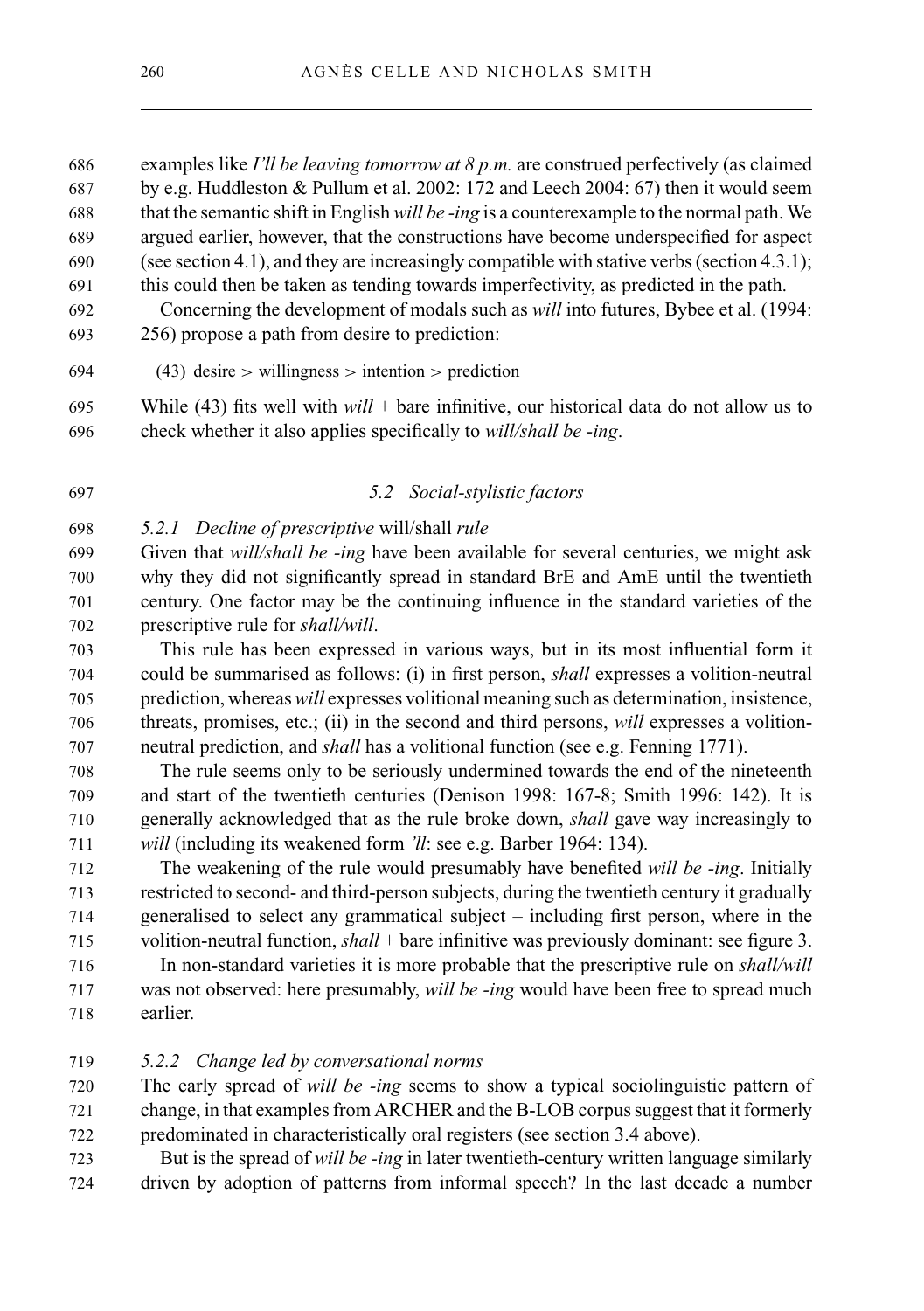

Figure 3. Subject selection with *will be -ing* in twentieth century written BrE: absolute frequencies in the Brown family of corpora

 of publications have linked the rapid pace of change in standard written English to increasing use of patterns characteristically associated with informal speech, e.g. contractions (Hundt & Mair 1999); the *be going to* future (Mair 1997), and the present progressive (Smith 2002). Similarly, features that are rare in informal speech, and therefore negatively correlated with colloquial speech, have declined in written usage: e.g. the passive (Seoane & Williams 2006), and the auxiliaries *shall* and *be to* (Leech et al. 2009).<sup>22</sup> In the case of *will be -ing*, registers closer to the vernacular probably provided a trigger for its broader diffusion in the early to mid twentieth century.

 However, evidence from the BNC suggests that by the late twentieth century, the continuing spread of *will be -ing* was *not* being driven by colloquial usage. The BNC genres with the highest frequencies are news-related varieties, such as broadcast news and press reportage, with typically more than 300 occurrences pmw; casual conversation ranks well down the list of genres, with only 149 occurrences pmw.

#### 6 Conclusion

 Although *will be -ing* has been around for a considerable time, it started to gain a significant foothold among future-time expressions in standard English only in the

 On the perception of *shall* as largely reflecting formal and conservative usage, see e.g. Trousdale (2003: 381) and Leech (2004: 58). In uses such as *Shall we go?*, *shall* seems neutral as to formality. On the future use of *be to*, McCarthy (1998: 105) reports a complete absence of occurrences in one million words of 'ordinary casual conversation' within the Cambridge and Nottingham Corpus of Discourse in English (CANCODE).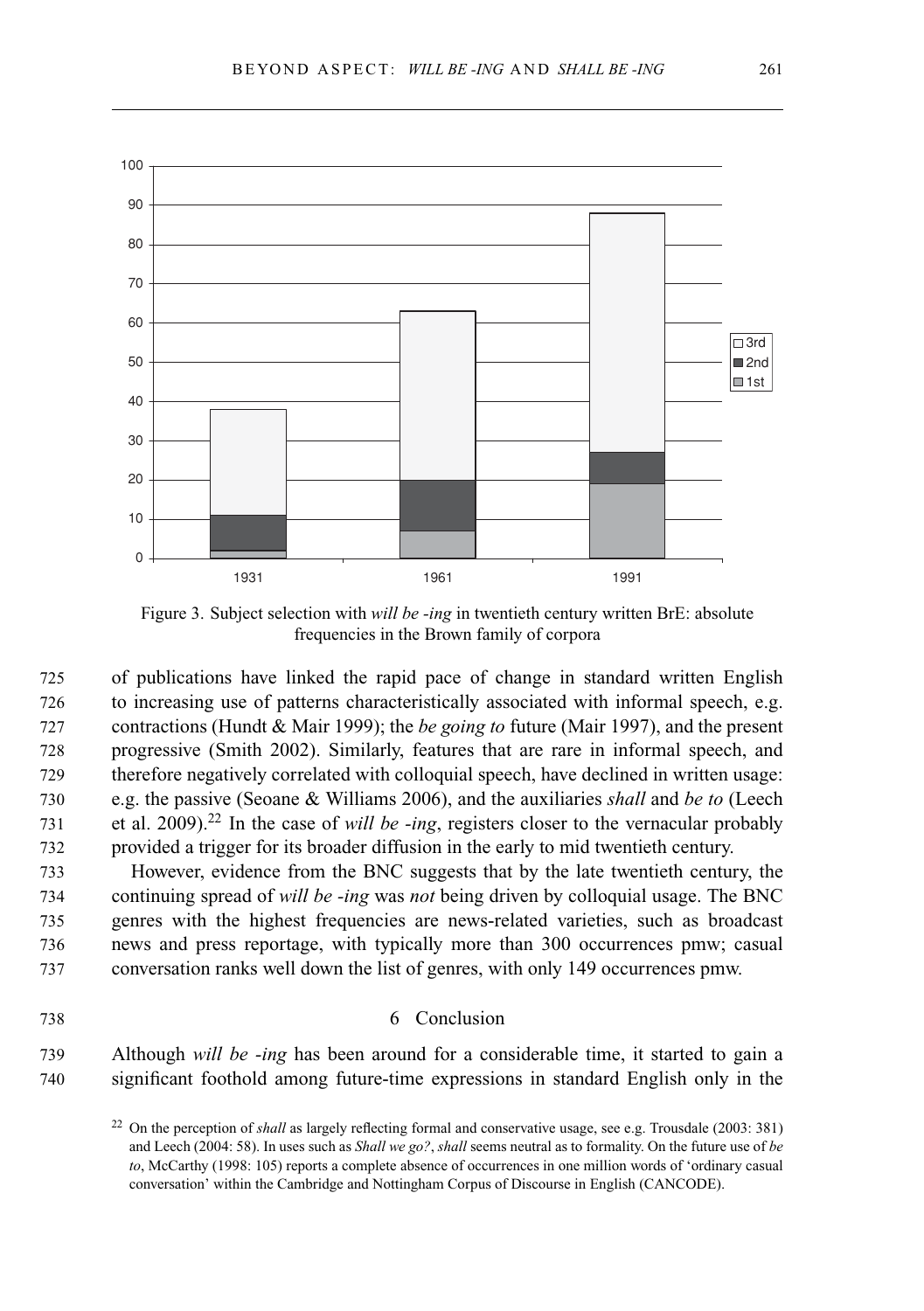twentieth century. In an interesting case of regional divergence, our findings show that 742 much more modest gains have been made in AmE than in BrE.<sup>23</sup> In AmE *be going to* has possibly played a bigger role in keeping *will be -ing* at bay. *Shall be -ing* has not nearly prospered to the same extent, although again it appears to be used more frequently in the twentieth century than previously. Possibly *shall be -ing* has been adversely affected by a demise of *shall* in general, which tended to favour *will* (and its reduced forms) as the force of the *shall/will* rule started to fade. *Will be -ing* may have benefited in this process, since – like *shall* + bare infinitive – it has the characteristic of prediction/volition-neutrality.

 We lack a detailed historical record of the spread of the *shall*/*will be -ing* construction, but ARCHER suggests that initially it followed a typical sociolinguistic pattern of change, diffusing among spoken or speech-like, mainly informal, genres. In more recent times it has spread to a much wider range of genres, such that it occurs less prolifically in conversation than in comparatively formal genres, especially media-based ones such as news reportage, professional letters and parliamentary debates.

 With respect to contemporary meanings, we have argued (with Huddleston & Pullum et al. 2002) that in combination with a modal auxiliary, as well as in the futurate use, *be -ing* does not primarily convey a sense of progressivity. In such cases, the situation is viewed from a prospective or subjective viewpoint. This viewpoint specification takes precedence over the relation between the grammatical subject and the verb, which subjectivises aspect. The future-in-progress interpretation of *shall/will be -ing* is still possible where the context or temporal adverbials, or both, induce such an interpretation. However, in very many cases aspect is not a useful discriminating feature. We would therefore suggest that Type 2 is underspecified for aspect, rather than perfective (cf. Palmer 1990; Leech 2004; Huddleston & Pullum et al. 2002).

 We accept the general view that there is no implication of volition or intention on the part of the subject of *shall/will be -ing*. However, the construction cannot simply be regarded as a 'volition-disclaimer', since it may be used where volition is not relevant. Rather, prediction is based on some predetermined situation: some plan may have been made independently of the speaker (see Palmer 1979: 134; Huddleston & Pullum et al. 2002), or, in a more abstract way, the speaker may conform to some norm (Leech 2004). We argue that this feature has generalised across both aspectual types, again blurring the boundary between them.

 The speaker is bound to adopt different subjective attitudes to his/her utterance depending on the type of discourse. Therefore, the epistemic and the 'future as matter of course' meanings should not be regarded as entirely distinct, but rather as equally available options provided by the predictive judgement. The combination of *will* with

<sup>&</sup>lt;sup>23</sup> Shortly prior to submission of this paper, we found that the Corpus of Contemporary American English (COCA) shows slightly increasing frequencies of *will be -ing* from the 1990s to the 2000s. In spoken texts, for example, average frequencies increase from 96 pmw (in 1990–99) to 102 pmw (2000–9). However, this masks a sudden decline from 2005–9. Clearly, further investigation of recent AmE is needed, taking into account future constructions as a whole.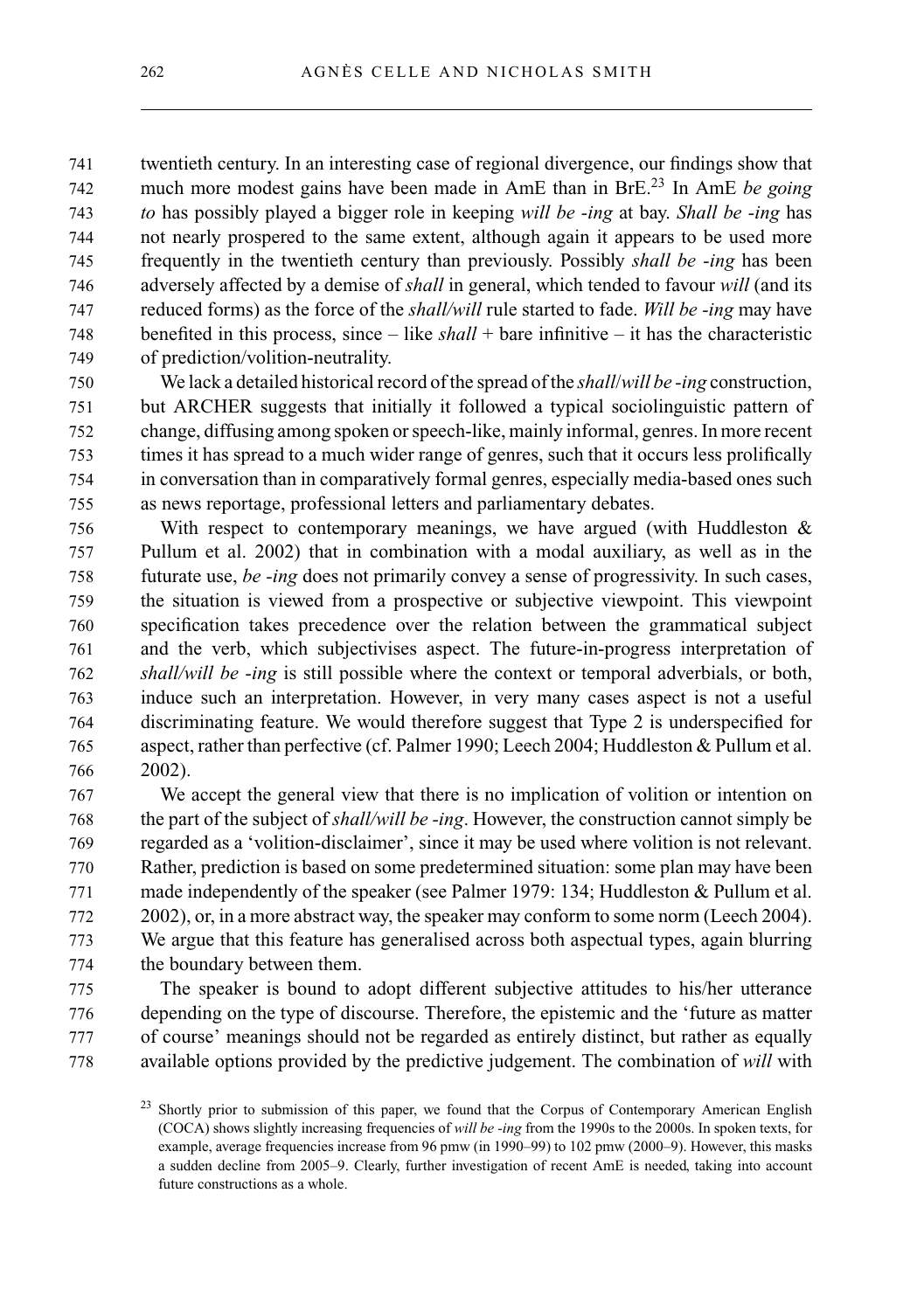*be -ing* extends the possibilities of temporal reference beyond the frame of the future by allowing the speaker to form an epistemic judgement about present situations. The selection of meaning then depends on the discourse type (e.g. direct vs reported speech) on the context, and on temporal adverbials. Crucially, the sense of 'pure future' seems to be an illusion created by evidentiality.

 Our account of the functional mechanism of change draws on the short diachronic sketch outlined by Samuels (1972). An advantage of Samuels' account is that it provides a motivation for the loss of aspectual specificity (progressivity) concomitantly with a general incorporation of volition-neutrality. Such a development is in accord with other accounts hypothesising that, over time, the meaning of grammatical constructions becomes increasingly based in the speaker's subjective reasoning processes (cf. Traugott 1989, 1995; Sweetser 1990). However, Samuels' account does not address the richness of the meaning that *shall/will be -ing* gained: the notion of predetermination or 'matter- of-courseness' – not only volition-neutrality – seems to have been implied early on, and has generalised to all future uses of *will/shall be -ing*. Further, the future-in-progress meaning has become marginal, as the construction becomes prevailingly aspectually underspecified.

 The matching corpus data on *shall/will be -ing* from ARCHER and the Brown family (see sections 3.1 and 3.2) do not point to contact effects of AmE on BrE. In BrE, the incidence of both constructions is not only higher but in the case of *will be -ing* has increased significantly faster. Clearly, the two varieties are capable of taking separate paths, even if they share a common trait of raising their use of the progressive construction as a whole.

 One type of contact that merits closer investigation in the future is that from varieties within the British Isles. It has been claimed that in Middle English the progressive, including *shall/will be -ing*, was more frequent 'in the north', and from there spread to other regions (cf. Mustanoja 1960: 586; Strang 1970: 208; Fischer 1992: 251; and 806 Mossé 1938: 35–6). It is perhaps a reflection of these origins that in recent (1990s) BrE, across the demographically sampled spoken part of the British National Corpus, the constructions consistently exhibit higher frequencies in the northern and western regions of the British Isles, and lower frequencies in the south-east (see tables A5 and A6). Such provisional findings clearly need further scrutiny, including comparison of the functions and uses of the construction in the respective regions, and incorporation of equivalently sampled diachronic corpora.

- *Authors' addresses:*
- *Universite Paris Diderot Paris 7 ´*
- *U.F.R. Etudes Anglophones Charles V Centre de Linguistique Interlangues,*
- *Lexicologie, Linguistique Anglaise et de Corpus (CLILLAC)*
- *Centre Charles V Batiment C ˆ*
- *8/10, rue Charles V*
- *75004 Paris*
- *France*
- *agnes.celle@univ-paris-diderot.fr*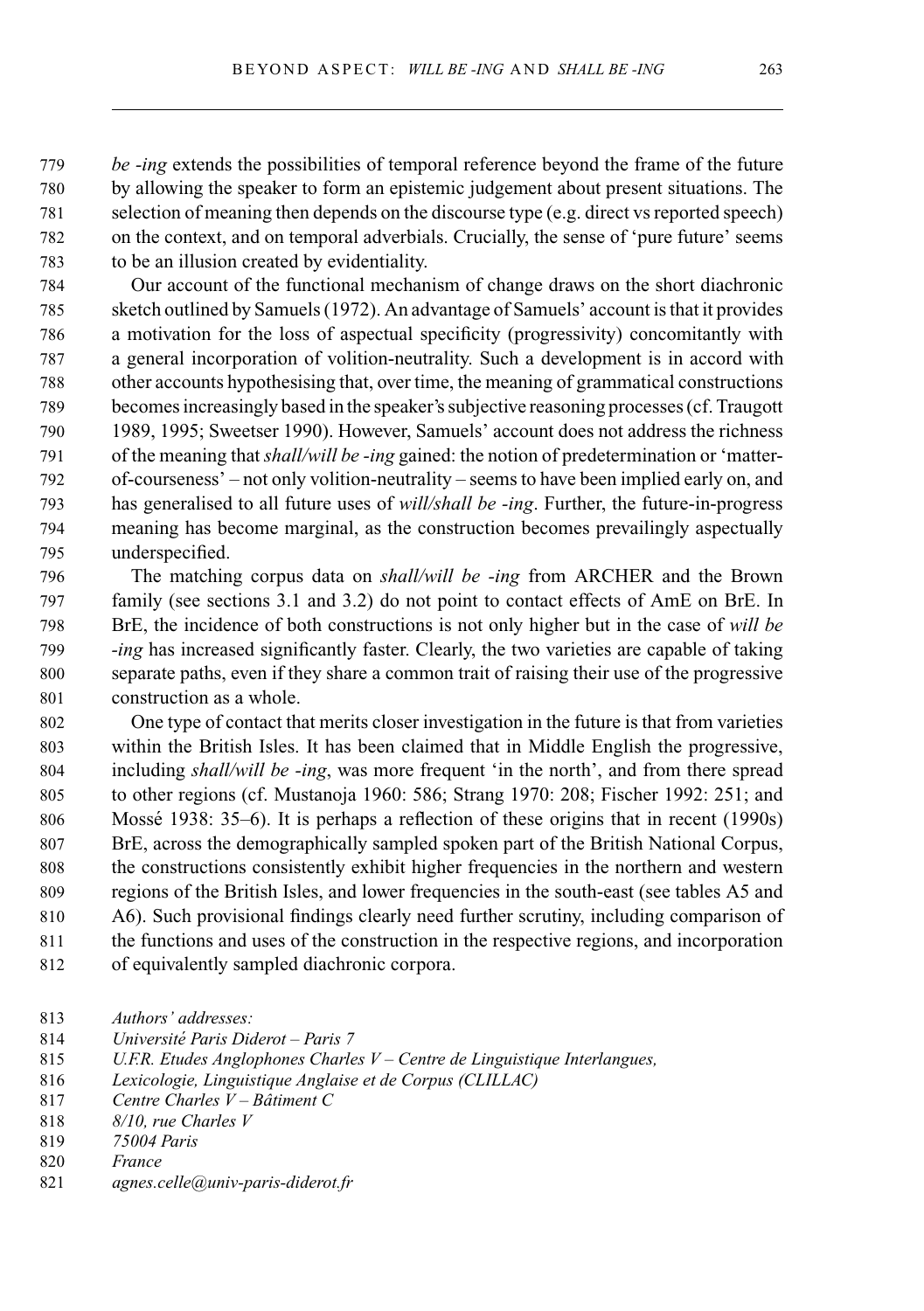| 822<br>823<br>824<br>825<br>826        | School of English, Sociology, Politics & Contemporary History<br>University of Salford<br>Manchester M5 4WT<br>UK<br>n.smith@salford.ac.uk                                                                                                                                                                                                                                                                                                            |
|----------------------------------------|-------------------------------------------------------------------------------------------------------------------------------------------------------------------------------------------------------------------------------------------------------------------------------------------------------------------------------------------------------------------------------------------------------------------------------------------------------|
| 827                                    | Primary sources                                                                                                                                                                                                                                                                                                                                                                                                                                       |
| 828                                    | (used to supplement the ARCHER, Brown family and BNC corpora)                                                                                                                                                                                                                                                                                                                                                                                         |
|                                        |                                                                                                                                                                                                                                                                                                                                                                                                                                                       |
| 829<br>830<br>831<br>832<br>833<br>834 | Boyd, William. 1985. School ties. London: Hamish Hamilton.<br>Boyd, William. 1993. The blue afternoon. London: Sinclair-Stevenson.<br>Bellow, Saul. 1964. Herzog. New York: Viking Press.<br>Brookner, Anita. 1985. Family and friends. London: Jonathan Cape.<br>Le Carré, John. 2001. The constant gardener. London: Hodder & Stoughton, Coronet Books.<br>Mainwaring, Karin. 1998. Stiffs, Sydney Theatre Company. Wollongong: Five Islands Press. |
| 835                                    | References                                                                                                                                                                                                                                                                                                                                                                                                                                            |
| 836                                    | Adamczewski, Henri & Claude Delmas. 1982. Grammaire linguistique de l'anglais. Paris:                                                                                                                                                                                                                                                                                                                                                                 |
| 837                                    | Armand Colin.                                                                                                                                                                                                                                                                                                                                                                                                                                         |
| 838<br>839                             | Adamczewski Henri & Jean-Pierre Gabilan. 1996. Déchiffrer la grammaire anglaise. Paris:<br>Didier.                                                                                                                                                                                                                                                                                                                                                    |
| 840                                    | Aijmer, Karin. 1985. The semantic development of will. In J. Fisiak (ed.), Historical                                                                                                                                                                                                                                                                                                                                                                 |
| 841                                    | semantics: Historical word-formation, 11-21. Berlin: Mouton de Gruyter.                                                                                                                                                                                                                                                                                                                                                                               |
| 842                                    | Barber, Charles. 1964. Linguistic change in Present-Day English. Edinburgh and London:                                                                                                                                                                                                                                                                                                                                                                |
| 843                                    | Oliver and Boyd.                                                                                                                                                                                                                                                                                                                                                                                                                                      |
| 844                                    | Biber, Douglas, Stig Johansson, Geoffrey Leech, Susan Conrad & Edward Finegan. 1999.                                                                                                                                                                                                                                                                                                                                                                  |
| 845                                    | Longman grammar of spoken and written English. London: Longman.                                                                                                                                                                                                                                                                                                                                                                                       |
| 846                                    | Biber, Douglas, Edward Finegan & Dwight Atkinson. 1994. ARCHER and its challenges:                                                                                                                                                                                                                                                                                                                                                                    |
| 847                                    | Compiling and exploring A Representative Corpus of Historical English Registers. In U.                                                                                                                                                                                                                                                                                                                                                                |
| 848                                    | Fries, G. Tottie & P. Schneider (eds.), Creating and using English language corpora, 1–14.                                                                                                                                                                                                                                                                                                                                                            |
| 849                                    | Amsterdam and New York: Rodopi.                                                                                                                                                                                                                                                                                                                                                                                                                       |
| 850                                    | Blokh, Mikhail. 1994 [1983]. A course in theoretical English grammar. 2nd edition. Moscow:                                                                                                                                                                                                                                                                                                                                                            |
| 851                                    | Vysshaya Shkola.                                                                                                                                                                                                                                                                                                                                                                                                                                      |
| 852                                    | Bouscaren, Janine, Alain Deschamps & Catherine Mazodier. 1993. Eléments pour une                                                                                                                                                                                                                                                                                                                                                                      |
| 853                                    | typologie des procès. Cahiers de recherche en grammaire anglaise no. 6, 7-34. Paris:                                                                                                                                                                                                                                                                                                                                                                  |
| 854                                    | Ophrys.                                                                                                                                                                                                                                                                                                                                                                                                                                               |
| 855                                    | Bybee, Joan, Revere D. Perkins & William Pagliuca. 1994. The evolution of grammar: Tense,                                                                                                                                                                                                                                                                                                                                                             |
| 856                                    | aspect and modality in the languages of the world. Chicago: University of Chicago Press.                                                                                                                                                                                                                                                                                                                                                              |
| 857                                    | Celle, Agnès & Laure Lansari. 2009. La référence à l'avenir en anglais contemporain: Vers une                                                                                                                                                                                                                                                                                                                                                         |
| 858                                    | énonciation médiatisée. Le futur, Faits de Langue 34, 103-9.                                                                                                                                                                                                                                                                                                                                                                                          |
| 859                                    | Christ, Oliver. 1994. A modular and flexible architecture for an integrated corpus query                                                                                                                                                                                                                                                                                                                                                              |
| 860                                    | system. Proceedings of COMPLEX'94: 3rd Conference on Computational Lexicography                                                                                                                                                                                                                                                                                                                                                                       |
| 861                                    | and Text Research, 23-32. Budapest, Hungary.                                                                                                                                                                                                                                                                                                                                                                                                          |
| 862                                    | Coates, Jennifer. 1983. The semantics of the modal auxiliaries. London: Croom Helm.                                                                                                                                                                                                                                                                                                                                                                   |
| 863<br>864                             | Comrie, Bernard. 1976. Aspect. Cambridge: Cambridge University Press.<br>Dahl, Östen. 1985. Tense and aspect systems. Oxford: Blackwell.                                                                                                                                                                                                                                                                                                              |

 Declerck, Renaat. 1991. *Tense in English: Its structure and use in discourse*. London and New York: Routledge.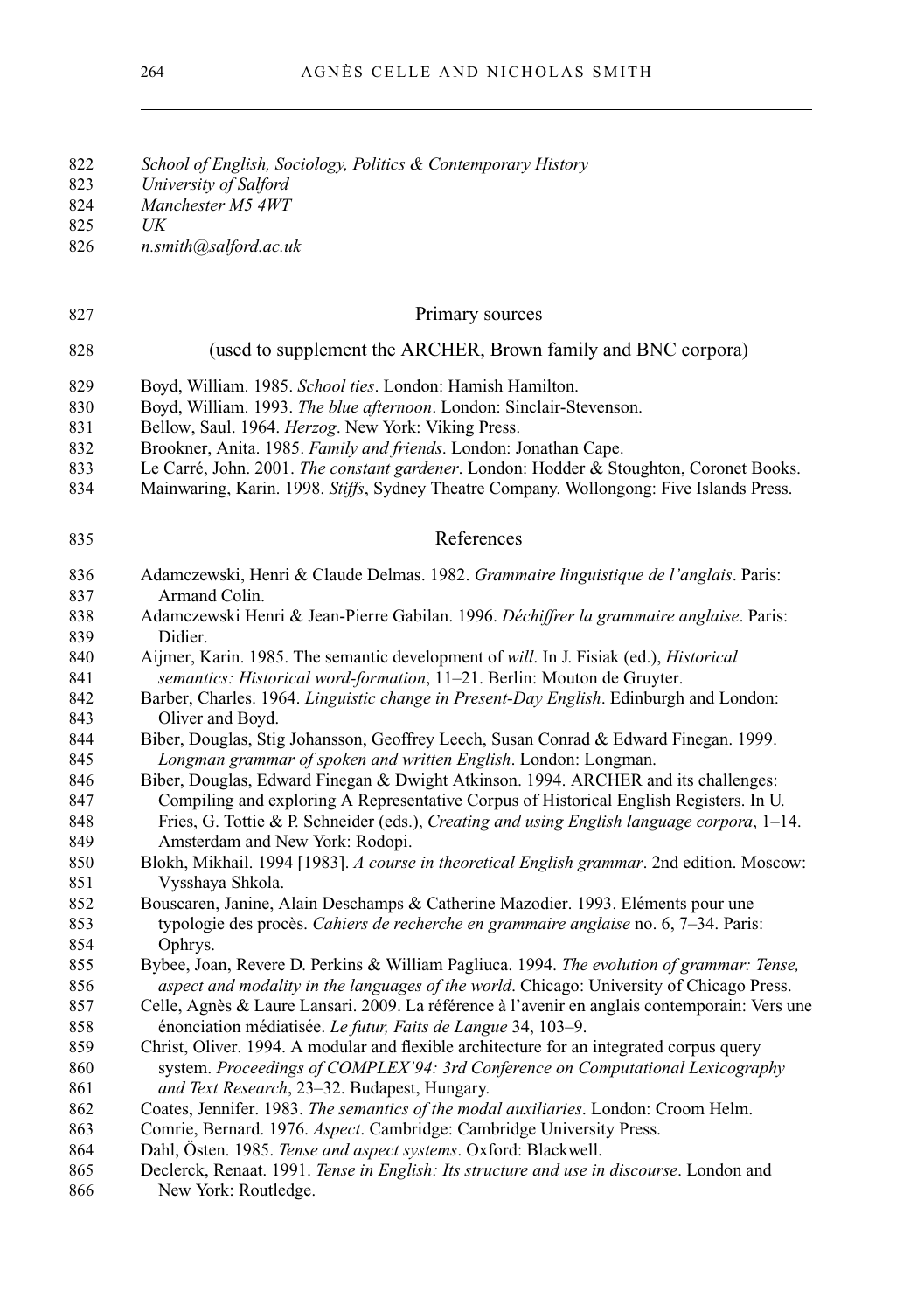| 867 | Declerck, Renaat, in collaboration with Susan Reed & Bert Cappelle. 2006. The grammar of  |
|-----|-------------------------------------------------------------------------------------------|
| 868 | the English Verb Phrase, vol. 1: The grammar of the English tense system: A comprehensive |
| 869 | <i>analysis.</i> Berlin and New York: Mouton de Gruyter.                                  |

- 870 Denison, David. 1998. Syntax. In S. Romaine (ed.), *The Cambridge history of the English*<br>871 *Ianguage. vol. IV: 1776–1997.* 92–329. Cambridge: Cambridge University Press. language, vol. IV: 1776–1997, 92–329. Cambridge: Cambridge University Press.
- 872 Donabédian, Anaïd. 2001. Towards a semasiological account of evidentials: An enunciative approach of -*er* in Modern Western Armenian. *Journal of Pragmatics* 33: 42142.
- Fenning, D. 1771. *A new grammar of the English language*. London: Dilly.
- Fischer, Olga. 1992. Syntax. In N. Blake (ed.), *The Cambridge history of the English language*, vol. II: *1066–1476*, 207–408. Cambridge: Cambridge University Press.
- Francis, W. Nelson. 1965. A standard corpus of edited present-day American English. *College English* 26: 267–3.
- Gachelin, Jean-Marc. 1997. The progressive and habitual aspects in non-standard *Englishes around the world: general studies, British Isles, North America*. In E. W. Schneider (ed.), *Studies in honour of Manfred Görlach*, 33–46. Amsterdam and Philadelphia: Benjamins.
- Garside, Roger & Nicholas Smith. 1997. A hybrid grammatical tagger: CLAWS 4. In R. Garside, G. Leech & A. McEnery (eds.), *Corpus annotation: Linguistic information from computer text corpora*, 102–21. Harlow: Addison Wesley Longman.
- 886 Guentchéva, Zlatka. 1996. Introduction. In Z. Guentchéva (ed.), *L'énonciation médiatisée*, <sup>887</sup> 11–18. Louvain and Paris: Peeters. 11–18. Louvain and Paris: Peeters.
- Heine, Bernd. 2003. Grammaticalization. In B. Joseph and R. Janda (eds.), *Handbook of historical linguistics*, 575–601. Oxford: Blackwell.
- 890 Heine, Bernd, Ulrike Claudi & Friederike Hünnemeyer. 1991. *Grammaticalization: A conceptual framework*. Chicago: University of Chicago Press.
- Hirtle, William H. 1967. *The simple and progressive forms: An analytical approach*. Quebec: Presses de l'Universite Laval. ´
- Hopper, Paul J. 1991. On some principles of grammaticization. In E. Traugott & B. Heine (eds.), *Approaches to grammaticalization*, vol. 1: *Focus on theoretical and methodological issues*, 17–35. Amsterdam and Philadelphia: Benjamins.
- Hopper, Paul & Elizabeth Closs Traugott. 2003. *Grammaticalization*, 2nd edition. Cambridge: Cambridge University Press.
- Huddleston, Rodney. 1995. The case against a future tense in English. *Studies in Language* 900 19(2), 399–446.
- Huddleston, Rodney & Geoffrey Pullum et al. 2002. *The Cambridge grammar of the English language*. Cambridge: Cambridge University Press.
- Hundt, Mariane. 2004. Animacy, agentivity, and the spread of the progressive in modern English. *English Language and Linguistics* 8(1), 47–69.
- Hundt, Marianne & Christian Mair. 1999. 'Agile' and 'uptight' genres: The corpus-based approach to language change in progress. *International Journal of Corpus Linguistics* 4, 221–42.
- Krug, Manfred. 2000. *Emerging English modals: A corpus-based study of grammaticalization*. Berlin and New York: Mouton de Gruyter.
- Larreya, Paul. 1999. BE + -ING est-il un marqueur d'aspect? *Anglophonia Caliban* 6, 135–50.
- Leech, Geoffrey. 2003. Modality on the move: The English modal auxiliaries 1961–1992. In R. Facchinetti, M. Krug & F. Palmer (eds.), *Modality in contemporary English*, 223–40. Berlin and New York: Mouton de Gruyter.
- Leech, Geoffrey. 2004. *Meaning and the English verb*, 3rd edition. Harlow: Longman.
- Leech, Geoffrey, Marianne Hundt, Christian Mair & Nicholas Smith. 2009. *Change in*
- *contemporary English: A grammatical study*. Cambridge: Cambridge University Press.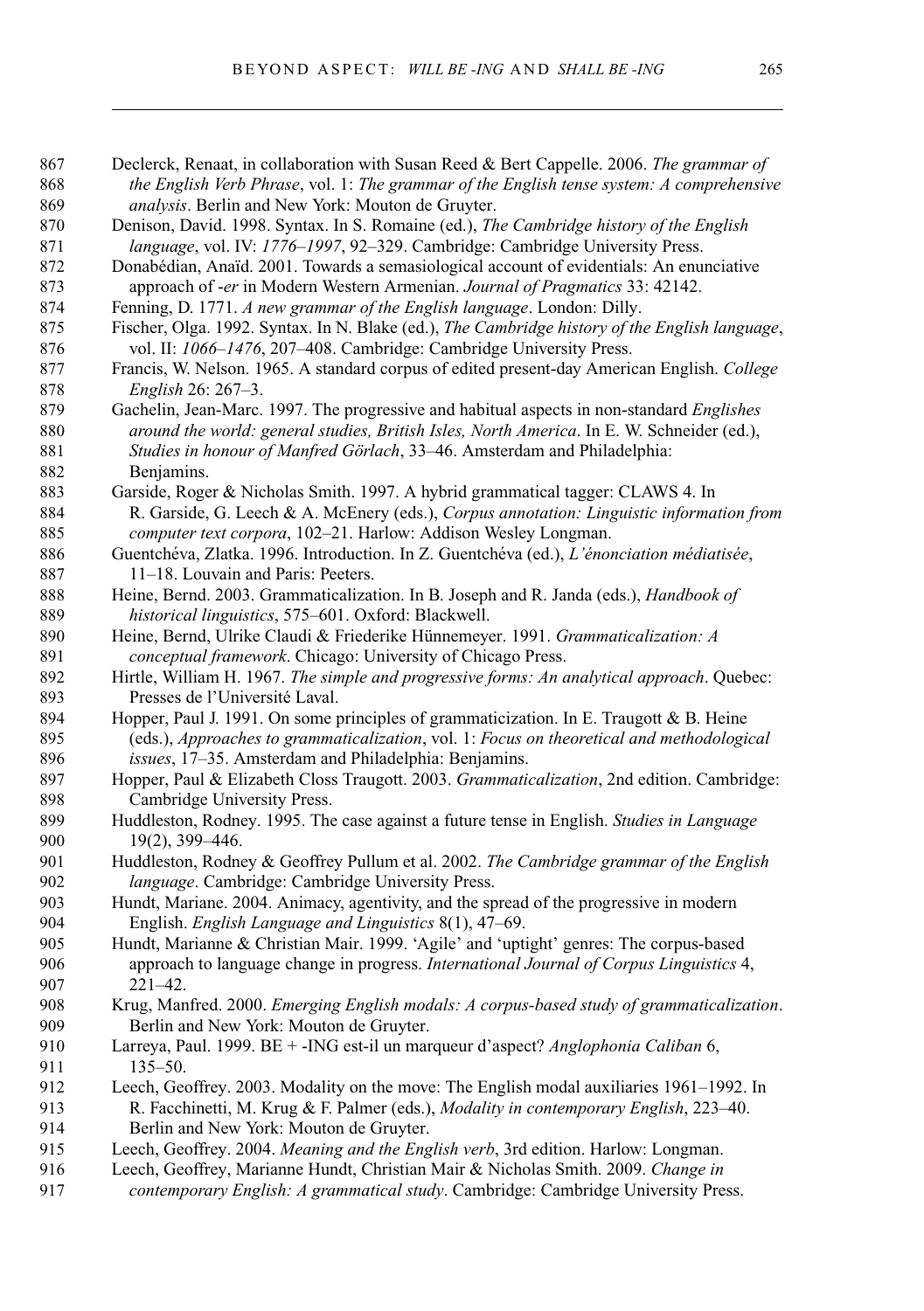| 918 | Ljung, Magnus. 1980. Reflections on the English Progressive (Gothenburg Studies in English      |
|-----|-------------------------------------------------------------------------------------------------|
| 919 | 46). Gothenburg: Acta Universitatis Gothoburgensis.                                             |
| 920 | Mair, Christian. 1997. The spread of the going-to-future in written English: A corpus-based     |
| 921 | investigation into language change in progress. In R. Hickey & S. Puppel (eds.). Language       |
| 922 | history and linguistic modelling: A festschrift for Jacek Fisiak, 1537-43. Berlin and New       |
| 923 | York: Mouton de Gruyter.                                                                        |
| 924 | Mair, Christian & Marianne Hundt. 1995. Why is the progressive becoming more frequent in        |
| 925 | English? A corpus-based investigation of language change in progress. Zeitschrift für           |
| 926 | Anglistik und Amerikanistik 43(2), 111-22.                                                      |
| 927 | McCarthy, Michael. 1998. Spoken language and applied linguistics. Cambridge: Cambridge          |
| 928 | University Press.                                                                               |
| 929 | Mettouchi, Amina. 1997. Aspect et négation: Remarques sur l'inaccompli et la négation en        |
| 930 | anglais et en berbère (kabyle). In A. Borillo, C. Vetters & M. Vuillaume (eds.), Regards sur    |
| 931 | l'aspect, Cahiers Chronos no. 2, 191-205. Amsterdam and New York: Rodopi.                       |
| 932 | Miyahara, F. 1996. Aspect as an English grammatical category: Groundwork for the aspect         |
| 933 | theory. Tokyo: Shohokusha.                                                                      |
| 934 | Mossé, Fernand. 1938. Histoire de la forme périphrastique être + participe présent en           |
| 935 | germanique. 2 vols. Paris: Klincksieck.                                                         |
| 936 | Mustanoja, Tauno F. 1960. A Middle English syntax, part I: Parts of Speech. Helsinki: Société   |
| 937 | Néophilologique.                                                                                |
| 938 | Nesselhauf, Nadja. 2007. The spread of the progressive and its 'future' use. English Language   |
| 939 | and Linguistics, 11(1), 191-207.                                                                |
| 940 | Palmer, Frank R. 1979. Modality and the English modals. London and New York: Longman.           |
| 941 | Palmer, Frank R. 1987. The English verb. London: Longman.                                       |
| 942 | Palmer, Frank R. 1990. Modality and the English modals, 2nd edition. London and New York:       |
| 943 | Longman.                                                                                        |
| 944 | Palmer, Frank, R. 2003. Modality in English: Theoretical, descriptive and typological issues.   |
| 945 | In R. Facchinetti, M. Krug & F. Palmer (eds.), Modality in contemporary English. 1-17.          |
| 946 | Berlin and New York: Mouton de Gruyter.                                                         |
| 947 | Quirk, Randolph, Sidney Greenbaum, Geoffrey Leech and Jan Svartvik. 1985. A                     |
| 948 | comprehensive grammar of the English language. London: Longman.                                 |
| 949 | Samuels, Michael. 1972. Linguistic evolution: With special reference to English. Cambridge:     |
| 950 | Cambridge University Press.                                                                     |
| 951 | Seoane, Elena & Christopher Williams. 2006. Changing the rules: A comparison of recent          |
| 952 | trends in English in academic scientific discourse and prescriptive legal discourse. In         |
| 953 | I. Dossena & I. Taavitsainen (eds.), Diachronic perspectives on domain-specific English,        |
| 954 | 255-76. Bern: Peter Lang.                                                                       |
| 955 | Smith, Jeremy. 1996. An historical study of English: Form, function and change. London and      |
| 956 | New York: Routledge.                                                                            |
| 957 | Smith, Nicholas. 2002. Ever moving on? The progressive in recent British English. In P. Peters, |
| 958 | P. Collins & A. Smith (eds.), New frontiers of corpus research, 317-30. Amsterdam:              |
| 959 | Rodopi.                                                                                         |
| 960 | Smith, Nicholas. 2005. A corpus-based investigation of recent change in the use of the          |
| 961 | progressive in British English. Unpublished PhD thesis, Lancaster University.                   |
| 962 | Smitterberg, Erik. 2005. The progressive in 19th-century English: A process of integration.     |
| 963 | Amsterdam and New York: Rodopi.                                                                 |
| 964 | Strang, Barbara M. H. 1970. A history of English. London: Routledge.                            |
| 965 | Sweetser, E. 1990. From etymology to pragmatics: Metaphorical and cultural aspects of           |
| 966 | semantic structure. Cambridge: Cambridge University Press.                                      |
| 967 | Traugott, Elizabeth C. 1989. On the rise of epistemic meanings in English: An example of        |
| 968 | subjectification in semantic changes. Language 65(1), 31-55.                                    |
|     |                                                                                                 |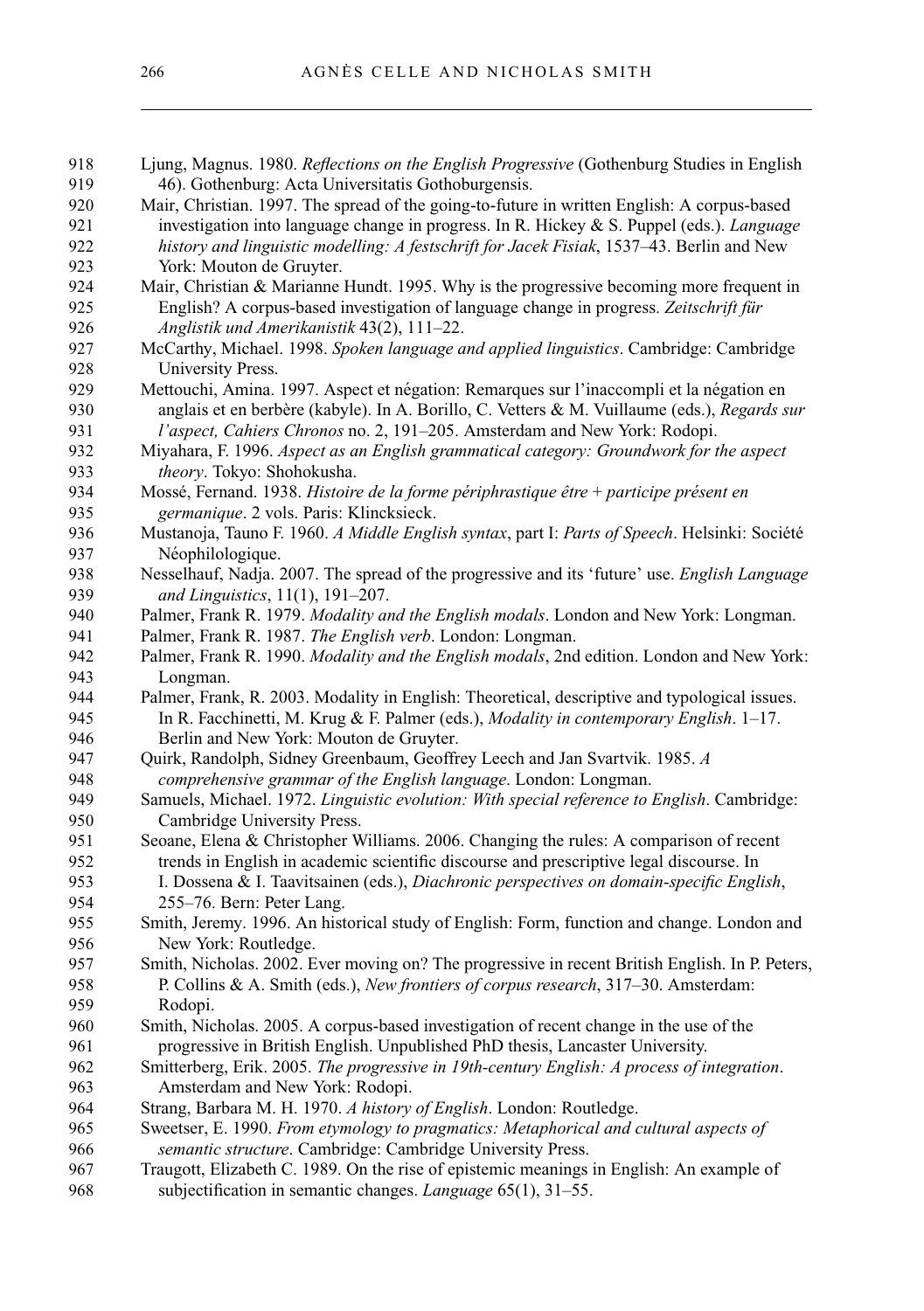- 969 Traugott, Elizabeth C. 1995. Subjectification in grammaticalisation. In D. Stein and S. Wright 970 (eds.). *Subjectivity and subjectivisation: Linguistic perspectives*, 31–54. Cambridge: 971 Cambridge University Press.
- 972 Traugott, Elizabeth C. and Richard B. Dasher. 2002. *Regularity in semantic change*. 973 Cambridge: Cambridge University Press.
- 974 Trousdale, Graeme. 2003. Modal Verbs in Tyneside English. In R. Facchinetti, M. Krug and F. 975 Palmer (eds.), *Modality in contemporary English*, 373–87. Berlin and New York: Mouton de 976 Gruyter.
- 977 Tsangalidis, Anastasios. 1999. Will *and* tha*: A comparative study of the category future*. Thessaloniki: University Studio Press.
- 979 Visser, Fredericus Th. 1963–1973. *An historical syntax of the English language*. 3 vols. 980 Leiden: E. J. Brill.
- 981 Wekker, Herman. 1976. *The expression of future time in contemporary British English*. 982 Amsterdam: North Holland.
- 983 Williams, Christopher. 2002. *Non-progressive and progressive aspect in English*. Fasano: 984 Schena Editore.
- 985 Appendix 1. Queries run in CQP for retrieval of *shall/will be -ing* from the corpora
- 986 (a) Basic query:
- 987 [word='will|\'ll|wo'%c] [pos='AV0|ORD|XX0']{0,4} [pos='A.\*|D.\*']? [pos=<br>988 'PP.\*|PN.\*|N.\*'1{0.2} [pos='AV0|ORD| XX0']{0.4} 'be'%c [pos='AV0|ORD| 'PP.∗|PN.∗|N.<sup>∗</sup> <sup>988</sup> ']{0,2} [pos='AV0|ORD| XX0']{0,4} 'be'%c [pos='AV0|ORD|  $XX0'$ ]{0,4} [word=".\*ing'%c]'
- 990 (b) Query run on BNC, using BNCweb (CQP edition):
- 991 [word='will|\'ll|wo'%c] ([pos='AV0|ORD|XX0'] | <mw\_pos='AV0|ORD|XX0'><br>992 []\* </mw\_pos>){0.4} [pos='A.\*|D.\*']? [pos='PP.\*|PN.\*|N.\*']{0.2 ([pos='AV0|
- $[]^*$  </mw\_pos>){0,4} [pos='A.\*|D.\*']? [pos='PP.\*|PN.\*|N.\*']{0,2 ([pos='AV0|<br>993 ORDIXX0'] | <mw\_pos='AV0|ORDIXX0'>  $[]^*$  </mw\_pos>}{0.4} 'belbee'%c
- ORD|XX0'] | <mw pos='AV0|ORD|XX0'> [] <sup>993</sup> <sup>∗</sup> </mw pos>){0,4} 'be|bee'%c
- $($ [pos='AV0|ORD|XX0'] | <mw\_pos='AV0|ORD|XX0'> []\* </mw\_pos>) ${0,4}$ <br>995 [word='being'%c]'
- [word='being'%c]'

996 Appendix 2. Additional tables

|         | BrE       |      | AmE       |       |
|---------|-----------|------|-----------|-------|
| Genre   | Frequency | Pmw  | Frequency | Pmw   |
| 1650-99 | 105       | 640  | no data   |       |
| 1700-49 | 119       | 690  | no data   |       |
| 1750-99 | 145       | 830  | 130       | 790   |
| 1800-49 | 232       | 1010 | no data   |       |
| 1850-99 | 399       | 1960 | 364       | 1,920 |
| 1900-49 | 367       | 1730 | no data   |       |
| 1950-90 | 640       | 3300 | 585       | 3,010 |

Table A1. *The progressive in BrE and AmE, 1650–1990: ARCHER data (based on Hundt 2004: 69)*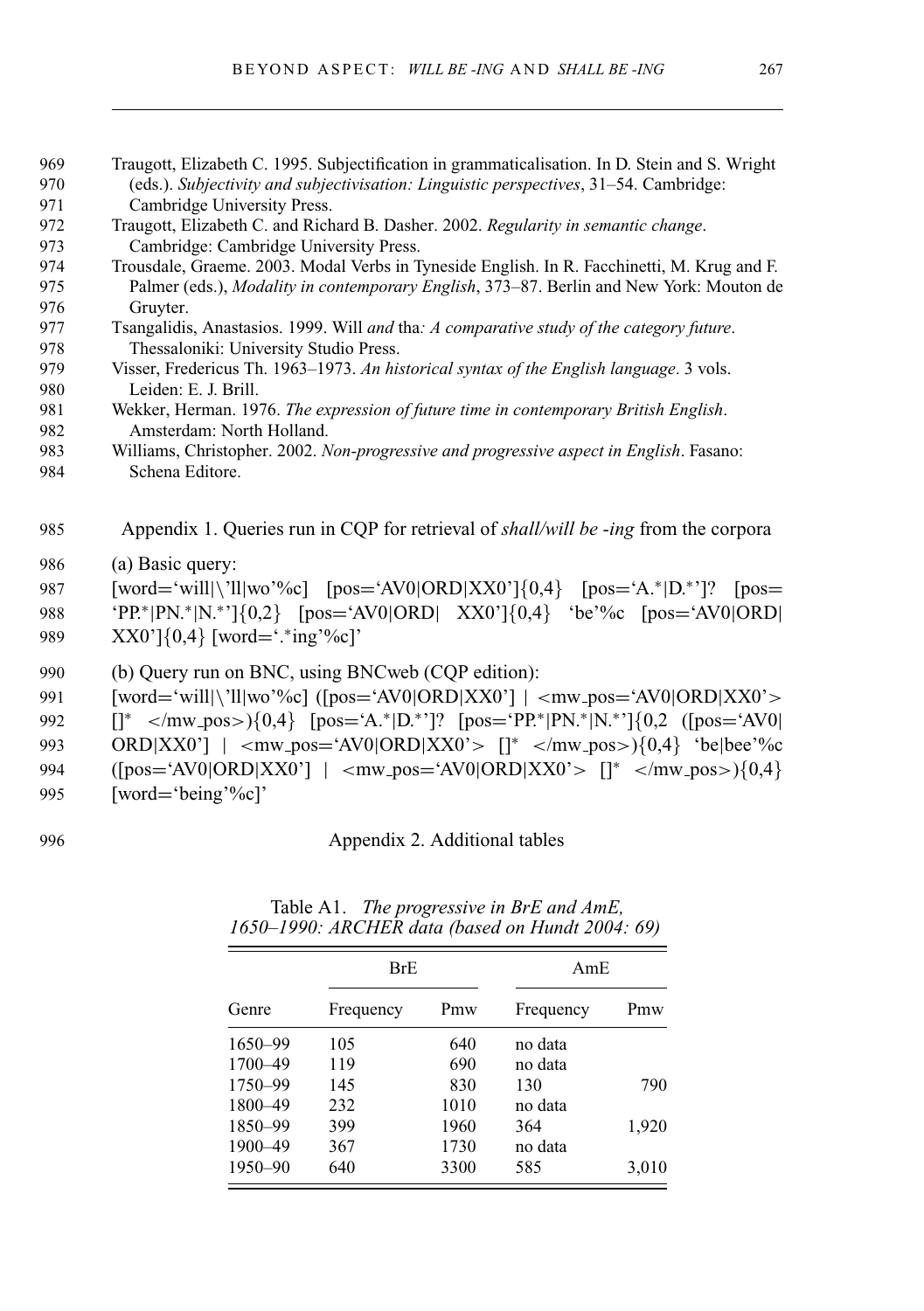| Genre      | B-LOB<br>(1931) | LOB<br>(1961) | F-LOB<br>(1991) | Rate of change<br>(1931 to 1991) |
|------------|-----------------|---------------|-----------------|----------------------------------|
| Press      | 8<br>(45)       | 23<br>(130)   | 32<br>(181)     | *** $+303%$                      |
| Gen. Prose | 8<br>(19)       | 12<br>(29)    | 32<br>(77)      | *** $+303%$                      |
| Learned    | (6)             | 4<br>(25)     | 5<br>(31)       | $+402%$                          |
| Fiction    | 21<br>(83)      | 24<br>(95)    | 19<br>(75)      | $-9%$                            |
| Overall    | 38<br>(38)      | 63<br>(63)    | 88<br>(87)      | *** $+133%$                      |

Table A2. *Genre distribution of* will be -ing *in twentieth-century written BrE: raw and normalised frequencies in the Brown-family corpora*

Notes:

a. Figures in parentheses represent raw frequencies.

b. In the rate of change column, \*indicates a probability of  $\lt$ .05,

∗∗indicates a probability of <.01, and ∗∗∗indicates a probability of <.001

**Q1**

Table A3. *Genre distribution of* will be -ing *in 1990s BrE: top ten genres, plus conversation, in the BNC (estimated frequencies)24*

| Genre <sup>a</sup>          | Raw frequency | Frequency pmw | Dispersion (across texts) <sup>b</sup> |
|-----------------------------|---------------|---------------|----------------------------------------|
| S: broadcast:news           | 115           | 437           | 10/12                                  |
| W: news script              | 498           | 399           | 31/32                                  |
| W: letters: professional    | 26            | 390           | 3/11                                   |
| W: newspapers: sports       | 368           | 356           | 9/9                                    |
| W: newspapers: arts         | 81            | 336           | 11/15                                  |
| W: nonacademic: technical   | 327           | 268           | 107/123                                |
| W: email                    | 53            | 248           | 6/7                                    |
| S: parliament               | 24            | 247           | 5/6                                    |
| W: newspapers: other report | 647           | 237           | 38/39                                  |
| S: speeches: scripted       | 45            | 233           | 15/25                                  |
| S: conversation:            | 630           | 149           | 120/153                                |

<sup>a</sup>'S' signifies spoken genres and 'W' signifies written genres.

 $b$ Dispersion  $=$  the proportion of texts in the genre category that contain at least one instance of *will be -ing.*

 $24$  The query run in BNCweb to obtain an approximate count of progressives was:

<sup>([</sup>pos='VB.∗'] ([pos='AV0|ORD|XX0'] | <mw pos='AV0|ORD|XX0'> []<sup>∗</sup> </mw pos>){0,4} [word= '.∗ing|. <sup>∗</sup>in\''%c & word!='going|gon'%c & pos='.∗V.∗G.∗']) | ([pos='VB.∗'] ([pos='AV0|ORD|XX0'] | <mw pos='AV0|ORD|XX0'> []<sup>∗</sup> </mw pos>){0,4} [word='going|gon'%c & pos='.∗V.∗G.∗']  $[pos!=`TO0"]$